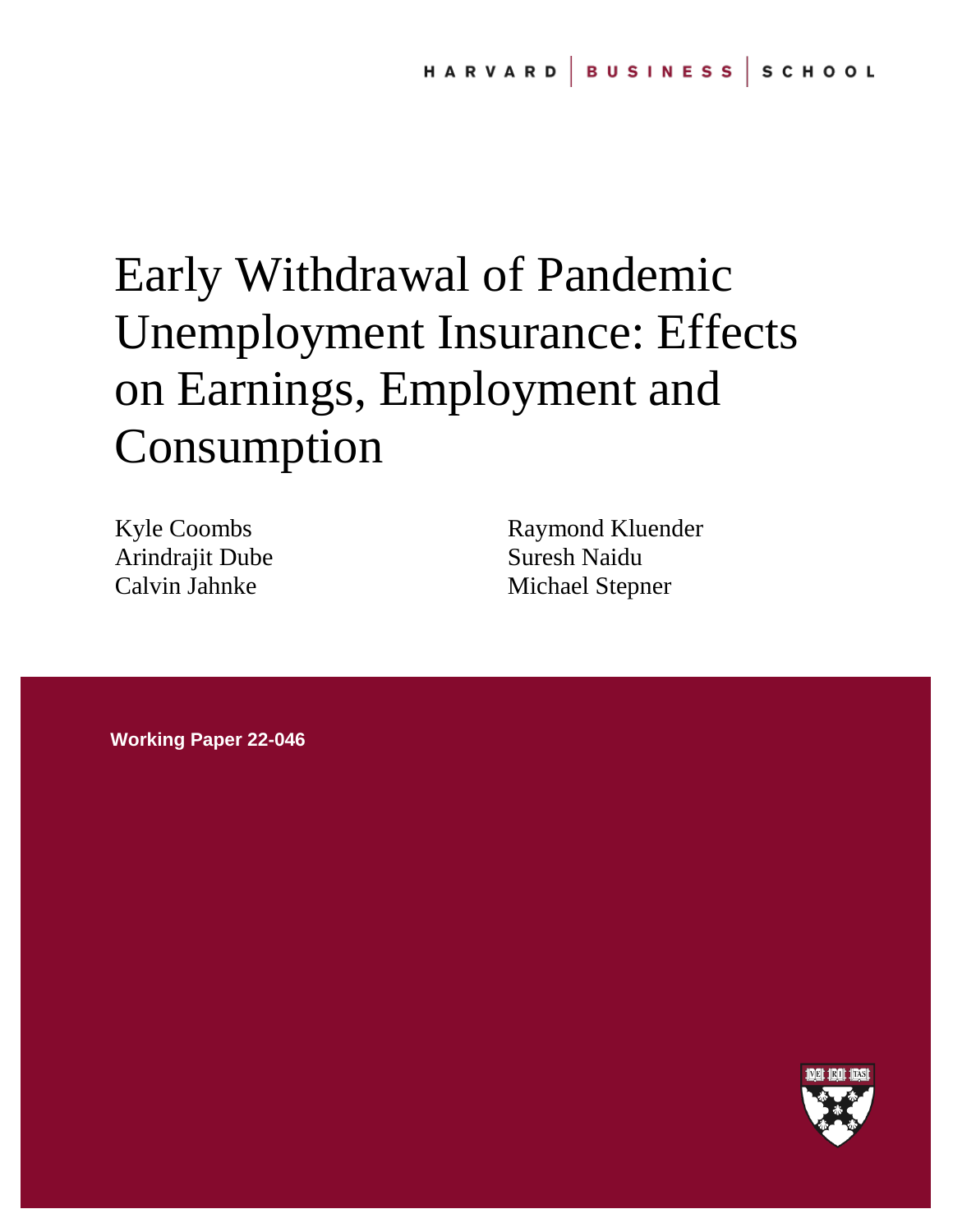# Early Withdrawal of Pandemic Unemployment Insurance: Effects on Earnings, Employment and Consumption

Kyle Coombs Columbia University

Arindrajit Dube University of Massachusetts Amherst and NBER

Calvin Jahnke Harvard Business School

Raymond Kluender Harvard Business School

Suresh Naidu Columbia University and NBER

Michael Stepner University of Toronto and Opportunity Insights

**Working Paper 22-046**

Copyright © 2021, 2022 by Kyle Coombs, Arindrajit Dube, Calvin Jahnke, Ray Kluender, Suresh Naidu, and Michael Stepner.

Working papers are in draft form. This working paper is distributed for purposes of comment and discussion only. It may not be reproduced without permission of the copyright holder. Copies of working papers are available from the author.

Funding for this research was provided in part by Harvard Business School.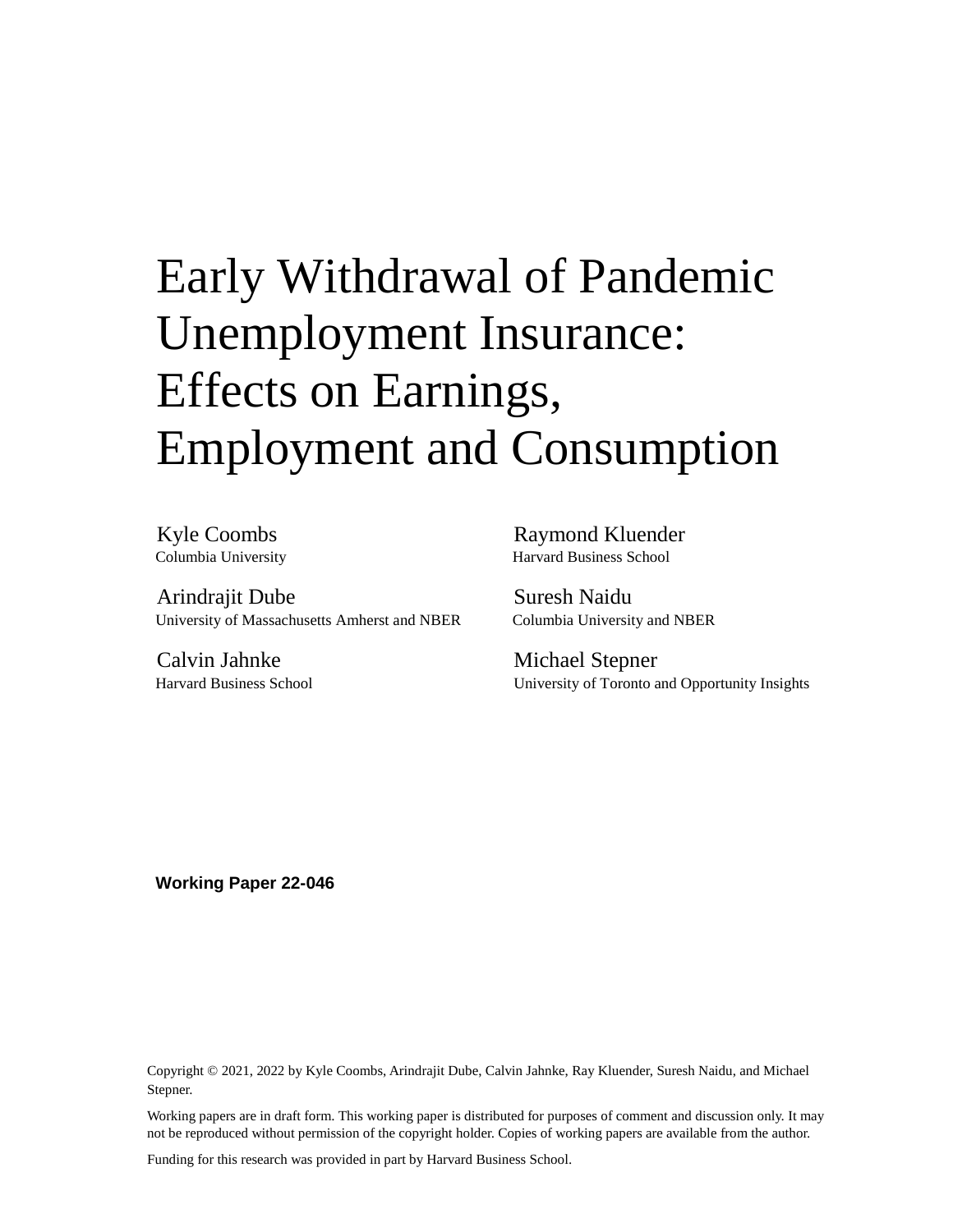# Early Withdrawal of Pandemic Unemployment Insurance: Effects on Earnings, Employment and Consumption <sup>∗</sup>

Kyle Coombs<sup>†</sup> Arindrajit Dube<sup>‡</sup> Calvin Jahnke<sup>§</sup> Raymond Kluender<sup>¶</sup> Suresh Naidu<sup>||</sup> Michael Stepner<sup>∗∗</sup>

August 20, 2021

# Abstract

In June 2021, 22 states ended all supplemental pandemic unemployment insurance (UI) benefits, eliminating benefits entirely for over 2 million workers and reducing benefits by \$300 per week for over 1 million workers. Using anonymous bank transaction data and a difference-indifferences research design, we measure the effect of withdrawing pandemic UI on the financial and employment trajectories of unemployed workers in states that withdrew benefits, compared to workers with the same unemployment duration in states that retained these benefits. In our data through August 6, we find that ending pandemic UI increased employment by 4.4 percentage points while reducing UI recipiency by 35 percentage points among workers who were unemployed and receiving UI at the end of April 2021. Through the first week of August, average UI benefits for these workers fell by \$278 per week and earnings rose by \$14 per week, offsetting only 5% of the loss in income. Spending fell by \$145 per week, as the loss of benefits led to a large immediate decline in consumption.

<sup>∗</sup>We thank Komal Mehta, Arun Natesan and Morgan Sokol at Earnin for their help compiling the data required for this project. We are grateful to Raj Chetty, John Friedman, Peter Ganong, Fiona Grieg and Nathan Hendren for helpful feedback. We thank Ihsaan Bassier for providing excellent research assistance.

†Columbia University

‡University of Massachusetts Amherst, and NBER

§Harvard University

¶Harvard University

 $\mathbb{C}$ Columbia University, and NBER

∗∗University of Toronto and Opportunity Insights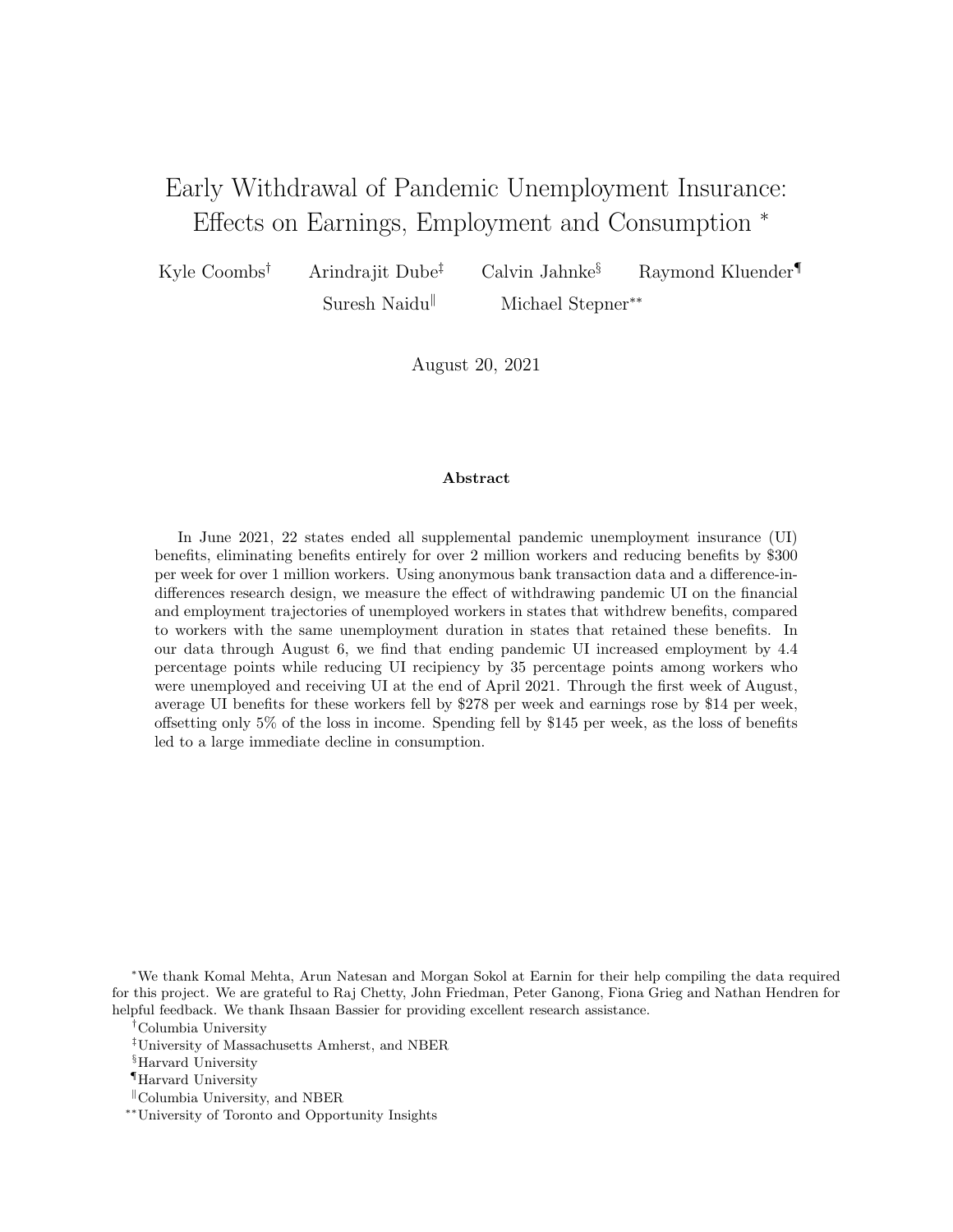# 1 Introduction

The Federal Pandemic Unemployment Compensation (FPUC), which passed under the CARES Act, originally added a \$600 supplement to weekly UI benefits in March 2020. This supplement lapsed in July, 2020, and was partially reinstated at \$300 in January 2021. Most recently, this \$300 supplement was withdrawn by 26 states. Importantly, 21 of these states additionally ended the Pandemic Unemployment Assistance (PUA)–which extended benefits to uncovered workers such as the self employed–and the Pandemic Emergency Unemployment Compensation (PEUC)–which extended coverage to those who have exhausted regular state benefits. In this paper, we use new bank transaction-level data to study the effect of early withdrawal of pandemic UI benefits on UI recipiency, earnings from employment, and consumption. Our de-identified transaction-level data comes from Earnin, a financial services company that provides users with products such as access to their income before their payday. These users are predominantly low-income workers with low access to credit.

Of the 26 states announcing a withdrawal, 22 withdrew in June 2021. We focus on the June withdrawal states in this brief, allowing sufficient time to detect behavioral changes. Furthermore, we are able to identify UI benefit transactions in 19 of these "Withdrawal" states. We compare these 19 states to the 23 "Retain" states that decided to continue the pandemic UI programs until they expire in early September at the federal level, and where we can observe UI benefits in our data, for a total of 42 analysis states. 16 of the June withdrawal states in our sample additionally ended the PUA and the PEUC, which accounted for two thirds of all continuing claims in these states just prior to the withdrawals (based on data from the Department of Labor's weekly claims reports).

We follow a group of individuals who were unemployed and receiving UI in the last week of April—just before the withdrawal announcements were made. We find a sharp drop in the share of individuals receiving UI in Withdrawal states relative to Retain states by the end of July (amounting to 35 percentage points). We find that unemployed individuals in Withdrawal states saw a 4.4 percentage point (20 percent) increase in the probability of having found a job through the first week of August. Also, through the first week of August there was a roughly \$14 gain in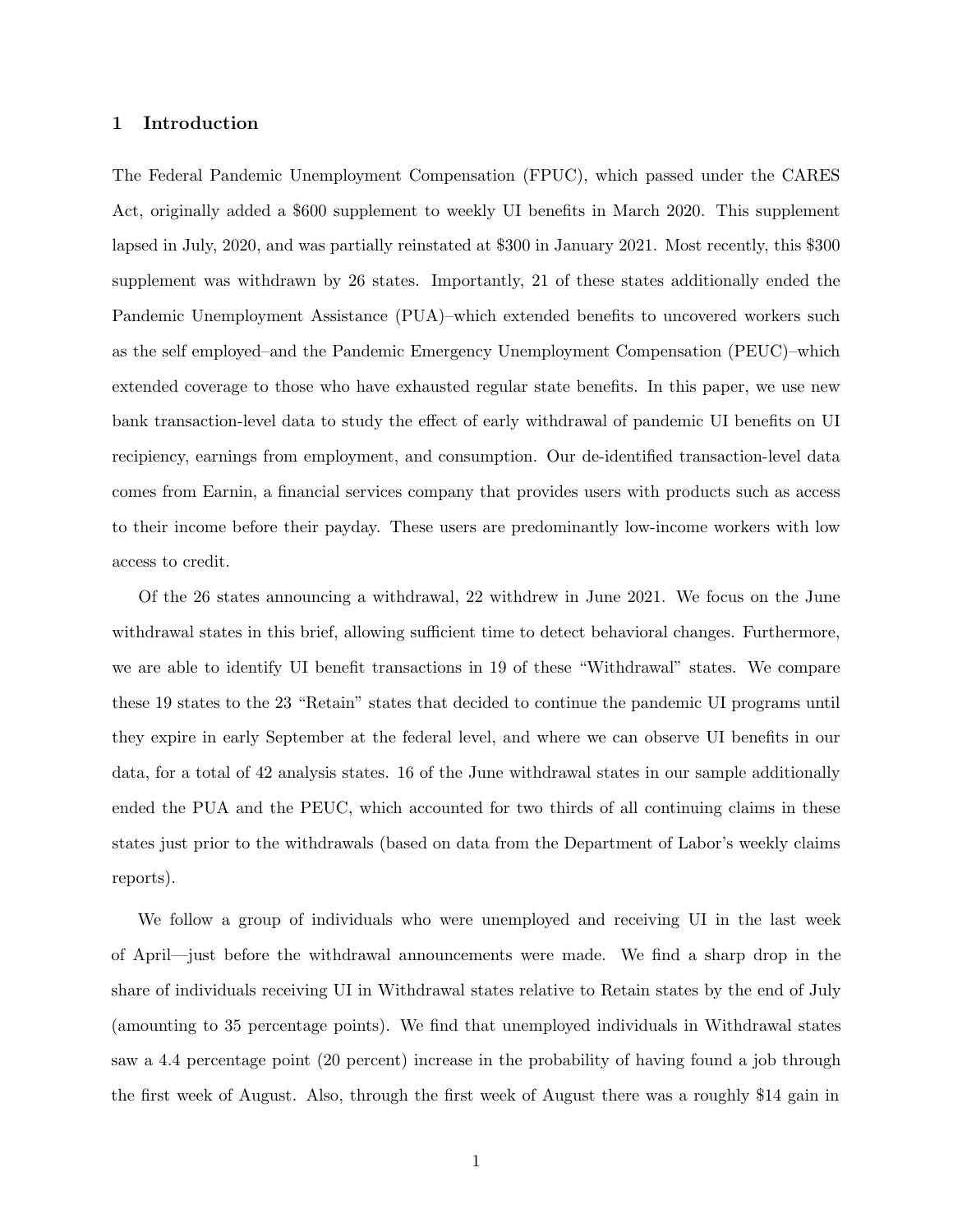weekly earnings, which was small compared to the \$278 loss in weekly benefits, and was associated with a \$145 (20 percent) reduction in weekly spending. In addition, our evidence suggests that most of the employment gains were due to the mechanical exhaustion of UI benefits, as opposed to through greater incentives for job finding from the loss of \$300/week supplement.

## 2 Data and Sample Construction

Our data comes from Earnin, a financial services company that provides earned wage access services when users connect their bank accounts. Through this connection, Earnin maintains a database containing user tags with information about each user, transactions-level data, balance data, and observed earnings data. Each of these datasets contains the user tags, and we use these tags to construct "proxy IDs"; this process is explained further in the Data Appendix. For simplicity, we will call each proxy ID unit an "individual" or a "user" below.

We first begin with all individuals living in our analysis states in the last week of April who had a transaction between December 18, 2020 and August 6, 2021. Next, we limit our attention to individuals who, in the last week of April (immediately prior to the withdrawal announcements), were classified as receiving UI benefits (i.e., accounts had a UI deposit in the past 3 weeks) and were not at a job in the last week of April (i.e., accounts without a paycheck deposit in the past 3 weeks). We follow this cohort of 18,648 individuals separately by Withdrawal and Retain states over the following 12 weeks and document how their outcomes evolved over time.

We classify individuals as receiving UI in a given week as follows: A UI spell starts at time  $t$ when the first UI payment is deposited in the bank account. The spell continues until three weeks pass without any UI payments. In the case where the last UI payment is deposited in week  $t + k$ , and no additional UI payment is received in dates  $t + k + 1$  through  $t + k + 3$ , we define the spell to have ended at date  $t + k$ .

We classify individuals as being employed using paycheck deposit information. In particular, an employment spell starts at time  $t$  when the first paycheck is deposited at date  $t$ . Similarly, it ends when three weeks go by without a paycheck deposit. This three week window is appropriate given that very few (less than 5 percent) of workers in our sample receive monthly paychecks.

Our estimation sample is a balanced weekly panel stretching from the first week of January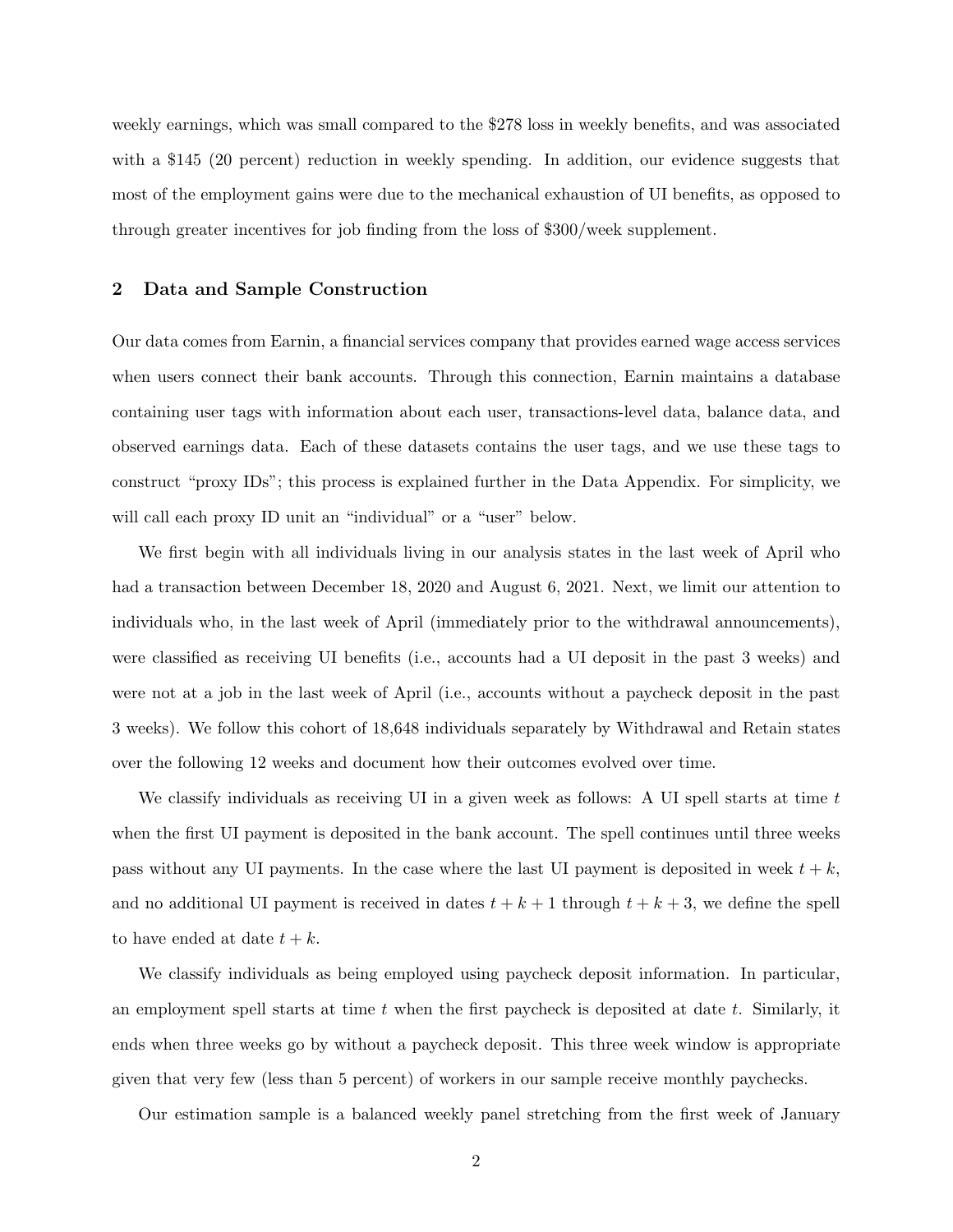through the first week of August, and we focus on five key outcomes. These include: 1) whether an individual is classified as being a UI recipient that week; 2) whether an individual is classified as employed that week; 3) weekly UI deposit amount; 4) weekly earnings deposit amounts; and 5) weekly spending amounts.

The details on our data construction, including our methods for detecting UI payments and paychecks, as well as our construction of our spending measure are provided in the Data Appendix.

# 3 Research Design: Estimating the Effect of Withdrawals

#### 3.1 Re-weighting the "Retain" sample

Our research design compares the 19 Withdrawal states to 23 Retain states using a differencein-differences methodology. The key assumption is that the Withdrawal states' outcomes would evolve in parallel to the Retain states' outcomes absent the policy change. A major threat to identification when it comes to analyzing the behavior of unemployed individuals is that these two groups of states may have very different shares of short and long term unemployed. This reflects, among other things, the fact that the Retain states tended to be Democratic leaning, and instituted more restrictive pandemic mitigation measures in 2020—including restrictions in the hospitality sector—which was likely to have built up a larger set of long-term unemployed in the Retain states.

As the following figure shows, the UI spell durations at the end of April were, indeed, longer in the Retain states than in the Withdrawal states. 57.8 percent of the spells originated in 2020 in the Retain states, while the analogous share in Withdrawal states was 52.8 percent.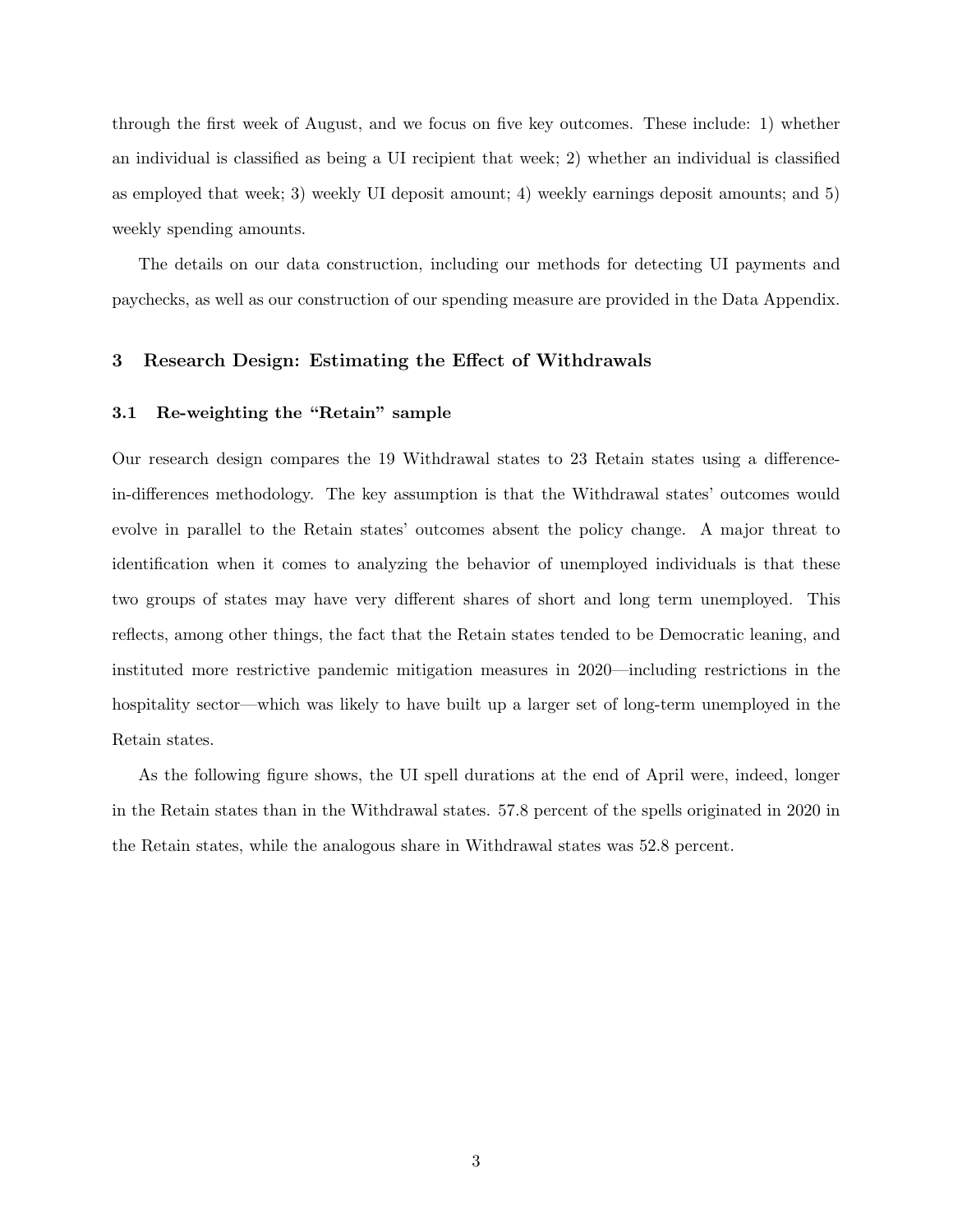

Figure 1. Histogram of Starting week of UI spells in April by State Withdrawal Status

Notes: The above figure plots the histograms of the starting week for each users' unemployment insurance recipiency spell that runs through the end of April by retain and withdraw states. The sample is restricted to those 18,648 Earnin users whom we track as receiving UI benefits and no earnings in the final week of April. In our sample, the Retain cohort contains 23 states and the Withdraw cohort contains 19. Within this sample, 57.8 percent of users in Retain states started this spell in 2020, while the analogous share in Withdraw states is 52.8 percent.

Given the well-known duration dependence of the job finding rate, we re-weight our Retain sample to match the distribution of duration in the Withdrawal sample. In particular, we use inverse-propensity-weighting, where we regress a *Withdrawal* indicator variable on deciles of spell start date. Then using the predicted probabilities  $p(S)$ , we assign the observations in the Retain sample with spell duration S the weight of  $\frac{p(S)}{1-p(S)}$ . All of our analyses use this weighted sample.

To address lingering concerns that re-weighting our sample is not enough to ensure parallel trends, we show estimates using a "placebo-in-time" approach after our main results. These robustness checks provide strong evidence against pre-existing trends prior to the withdrawal announcements.

#### 3.2 Regression Specifications

We estimate the following regressions.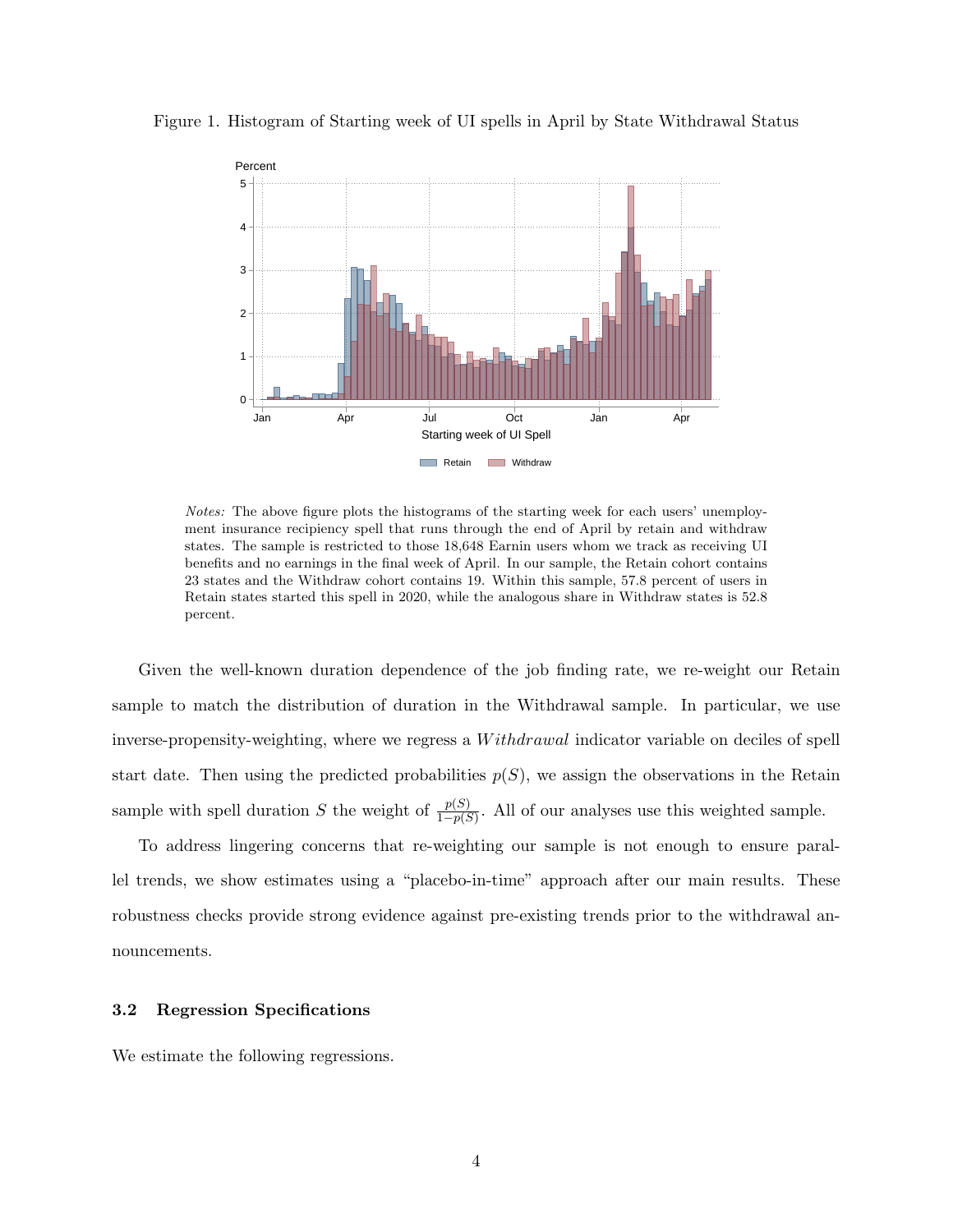$$
y_{it} = \sum_{k \neq April30} \beta_t \left(I_{t=k} \times Without_{i} + \gamma_i + \nu_t + \epsilon_{it}\right)
$$

Here  $y_{it}$  is our outcome of interest,  $\beta_t$  is the estimated treatment effect in week t, and  $\gamma_i$  and  $\nu_t$  are person and week fixed effects, respectively. We cluster standard errors at the state level, the level of treatment. The weekly sample extends from the first week of January 2021 through the first week of August. We exclude the last week prior to announcement (i.e., last week of April) whose coefficient is normalized to zero.

Note that the coefficients  $\beta_t$  trace out the difference-in-differences estimates of the dynamic response to Withdrawal over time. We plot these coefficients and associated confidence intervals for our key outcomes. In some figures, we subtract the  $\beta_t$  estimates and confidence intervals from the Withdrawal time series to show the point estimate and confidence interval around the counterfactual and the actual Withdrawal outcomes over time.

Finally, we are also interested in understanding the *cumulative* impact of Withdrawal on outcomes. For this calculation we sum the weekly coefficients in the weeks after the first implementation of the policy begins on June 12:  $\sum_{t > June 12} \beta_t$ .

# 4 Main Findings

Figure 1 shows that the early withdrawals led to a substantial reduction in UI recipiency. The timing of these changes line up precisely with the timing of when the states withdrew from pandemic UI (i.e., June 12, 19, or 26). The sharp drops occurring in the week of withdrawal are consistent with benefit exhaustion from these policies. For our sample of UI recipients at the end of April, there was a 35 percentage point decline in UI recipiency by the end of July in the Withdrawal states as compared to Retain states. This is a 46% decline relative to the share of workers who would still be receiving unemployment benefits in the last week of July absent the policy change.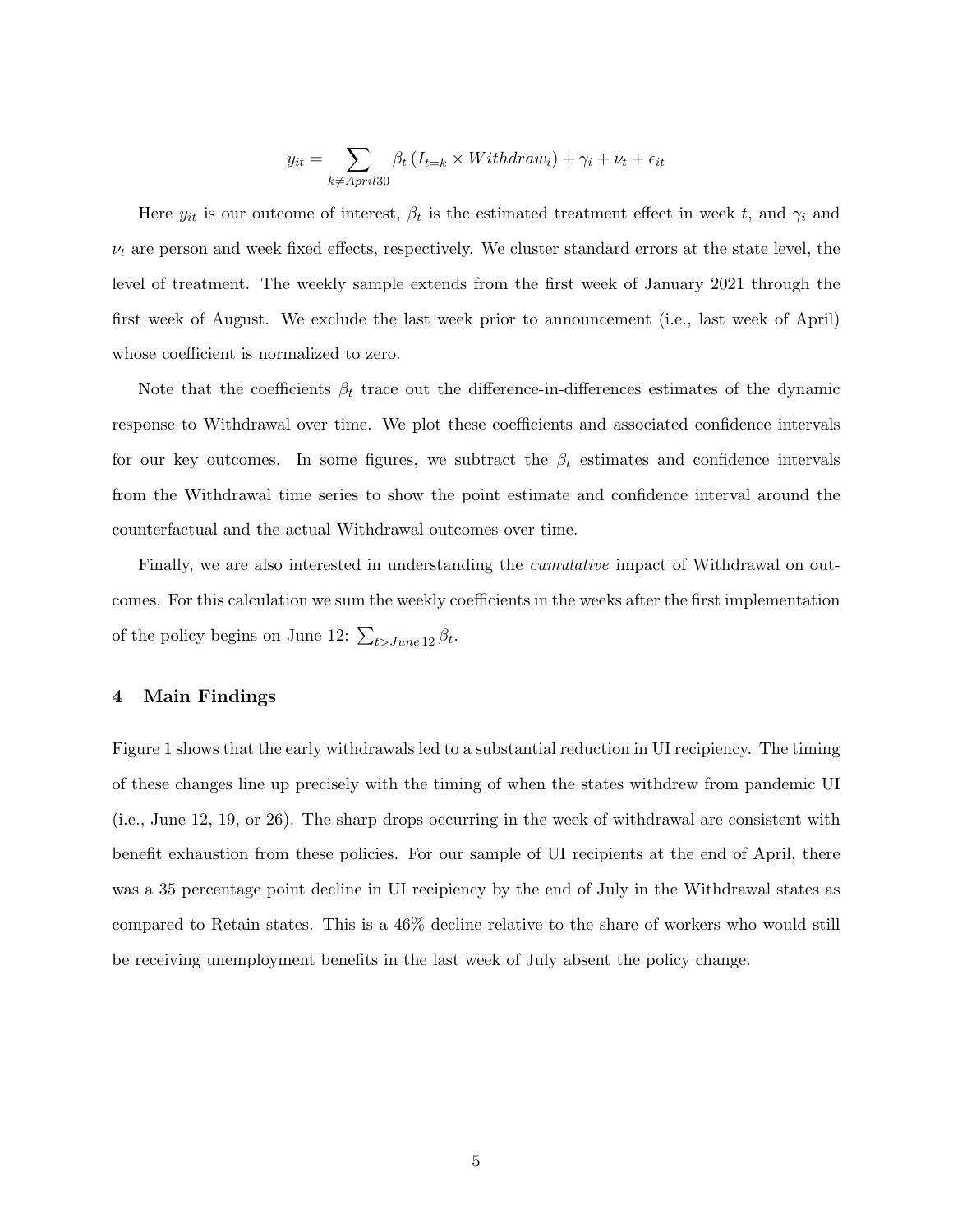

Figure 2. Mean Share Receiving UI Benefits by June Withdrawal State Cohorts

Retains  $\rightarrow$  Ends June 12  $\rightarrow$  Ends June 19  $\rightarrow$  Ends June 26 Unemployed insured end of April Users:

Notes: The above figure plots the mean share of users who are receiving UI benefits in a given week. The sample is restricted to those 18,648 Earnin users whom we track as receiving UI benefits and no earnings in the final week of April, resulting in the first observation being mechanically 1 for all states. In our sample, the Retain cohort contains 23 states, June 12 contains 4 states, June 19 contains 7 states, and June 26 contains 8.

What happened to the 46% of the cohort who lost unemployment insurance? For this cohort, we see very little difference in employment probabilities between January 2021 and early June 2021 (Figures 2 and 3). However, by the first week of August, we find a modest, but precisely measured increase in the probability of job finding in the Withdrawal states. While around 21.5% of the cohort had jobs by the end of July in Retain states, around 25.9% of the cohort did so in Withdrawal states, a 4.4 percentage point (20 percent) increase.

Figure 4 highlights that the job gains (4.4 percentage point increase) were substantially smaller compared to the loss in UI coverage (35 percentage points). Roughly 1 out of 8 (or around 13 percent) of those who lost UI coverage from the policy change had jobs in the first week of August. At the same time, our estimates of job gains are precise enough to rule out effect sizes smaller than 2.1 percentage point, or larger than 6.8 percentage point at the 95 percent confidence level.

The employment boost in July following the exhaustion of benefits is consistent with findings in [Ganong and Noel](#page-29-0) [\(2019\)](#page-29-0) who find a temporary, 38 percent, increase in the monthly job finding rate following benefit exhaustion in the pre-pandemic period.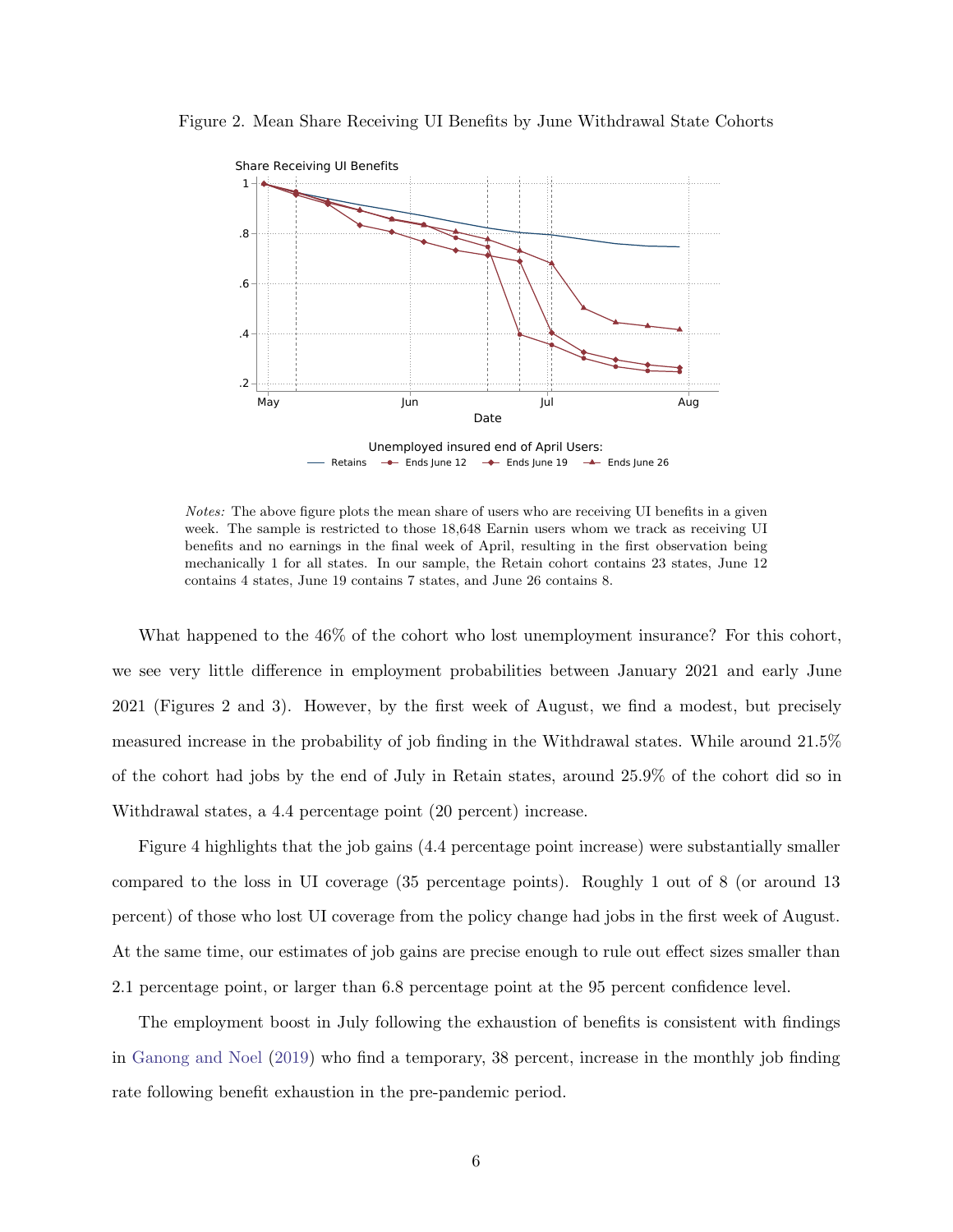

Figure 3. Mean Share Employed by June UI Withdrawal

- Retains - Withdraw in June Unemployed insured end of April Users:

Notes: The above figure plots the mean share of users who are employed in a given week. The sample is restricted to those 18,648 Earnin users whom we track as receiving UI benefits and no earnings in the final week of April, resulting in the first observation being mechanically 0 for all states. In our sample, the Retain cohort contains 23 states and June Withdrawal contains 19.

Figure 4. Difference-in-differences Estimates: Effect of June UI Withdrawal on Share Receiving UI, and Share Employed



Notes: The above figure plots the difference in (1) mean share of users who are receiving UI in a given week, and (2) mean share of users who are employed in a given week between June withdrawal and Retain states. Values for the last week of April are normalized to zero. The sample is restricted to those 18,648 Earnin users whom we track as receiving UI benefits and no earnings in the final week of April. In our sample, the Retain cohort contains 23 states and June Withdrawal contains 19.

How did the policy affect income and spending? As Figure 5 shows, UI benefits fell by \$278/week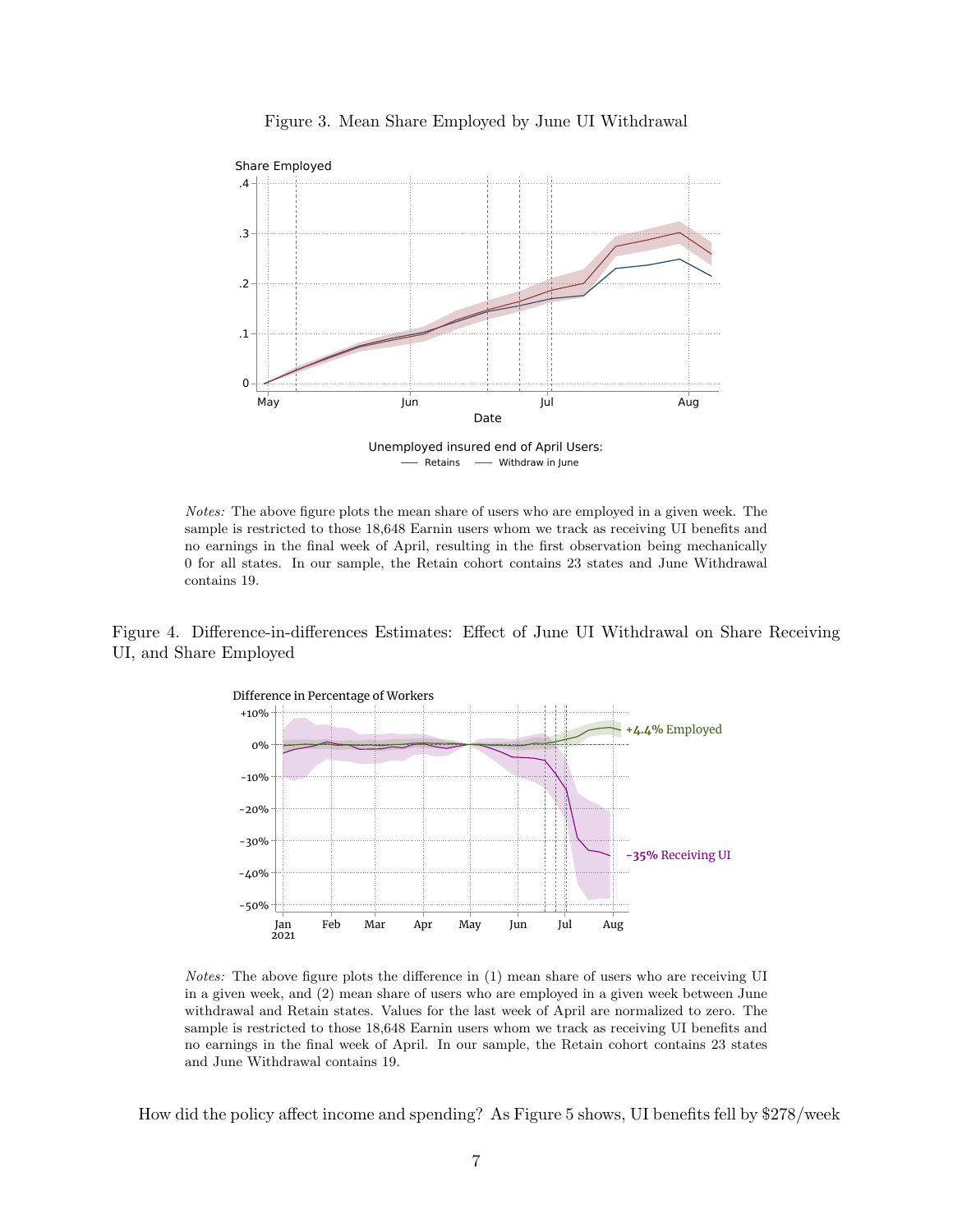by early August. We see a small (but precisely estimated) rise in earnings of \$14/week, making up around 5 percent of the shortfall from benefit decline. The reduced income was accompanied by a \$145/week (20 percent) fall in spending. This spending fall is larger than the 12 percent drop following benefit exhaustion found in [Ganong and Noel](#page-29-0) [\(2019\)](#page-29-0) using pre-pandemic data. However, this is consistent with having higher replacement rate in the current period, as [Ganong and Noel](#page-29-0) [\(2019\)](#page-29-0) found the drops were larger for part of their sample with higher replacement rates.

Figure 5. Difference-in-differences Estimates: Effect of June UI Withdrawal on UI Inflows, Earnings, and Spending Levels



Notes: The above figure plots the difference in means between June Withdrawal and Retain states for three separate dollar measures: UI Inflows, Spening, and Earnings. The sample is restricted to those 18,648 Earnin users whom we track as receiving UI benefits and no earnings in the final week of April. Values for the last week of April are normalized to zero. In our sample, the Retain cohort contains 23 states and June Withdrawal contains 19.

We can also aggregate the earnings gain, UI transfer losses, and spending reduction after the policy changes occurred starting mid June. Aggregated over the eight weeks, we find that for this cohort, UI transfers fell by \$1,385, while earnings rose by \$93, and total consumption dropped by \$678. The implied marginal propensity to consume out of net income was 0.52.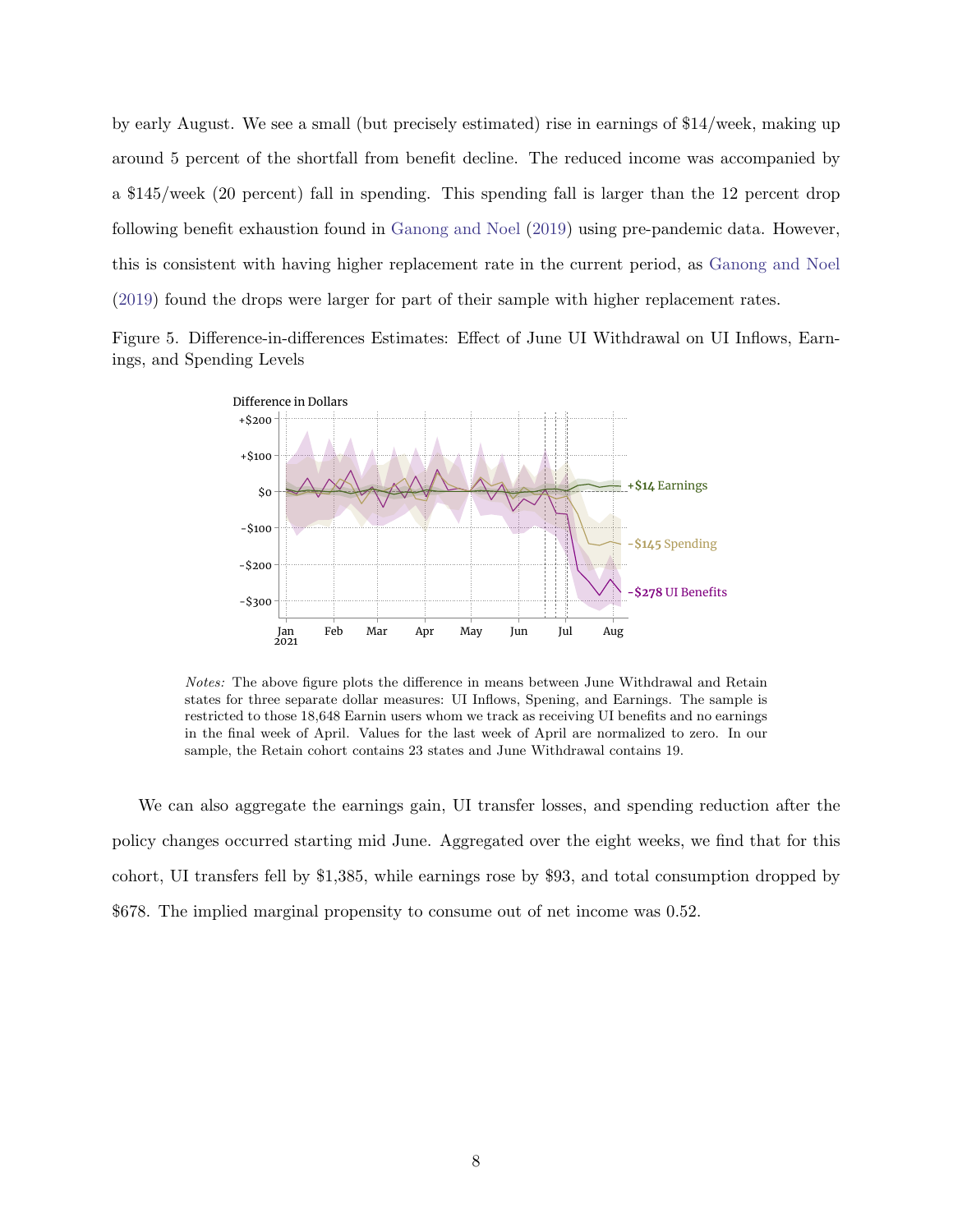

Figure 6. The Cumulative Effect of June UI Withdrawal on UI Inflow, Earnings, and Spending

Notes: The above figure plots the cumulative difference in means between June Withdrawal and Retain states starting June 18, 2021 for three separate dollar measures: UI Inflows, Earnings, and Spending. The sample is restricted to those 18,648 Earnin users whom we track as receiving UI benefits and no earnings in the final week of April. Values for the last week of April are normalized to zero. In our sample, the Retain cohort contains 23 states and June Withdrawal contains 19.

# 5 Separating the Impact of Benefit Exhaustion from the \$300 Supplement

The withdrawals were a bundle of policy changes that both hastened benefit exhaustion for around 2/3 of the UI recipients in these states and cut \$300 in weekly payments to recipients that continued to receive UI payments (typically through regular state benefits). Benefit exhaustion mechanically ends UI spells and may lead some of those individuals to transition to employment. There are three distinct ways in which the policy changes affect employment. First, around 2/3 of UI beneficiaries saw their benefits end due to the expiration of PEUC and PUA; this exhaustion of benefits may make them look for jobs, either prior to or following the expiration. Second, those who are on state benefits that do not expire following the withdrawal see a loss of \$300/week in benefits; this reduced replacement rate may incentivize individuals to get a job faster, even if they continue to receive some benefits. Third, this latter group also now face a lower potential benefit duration (PBD) which might hasten how quickly they take a job. The latter two effects are based on incentives (through both the benefit level and PBD channels) while the former group's actions are based on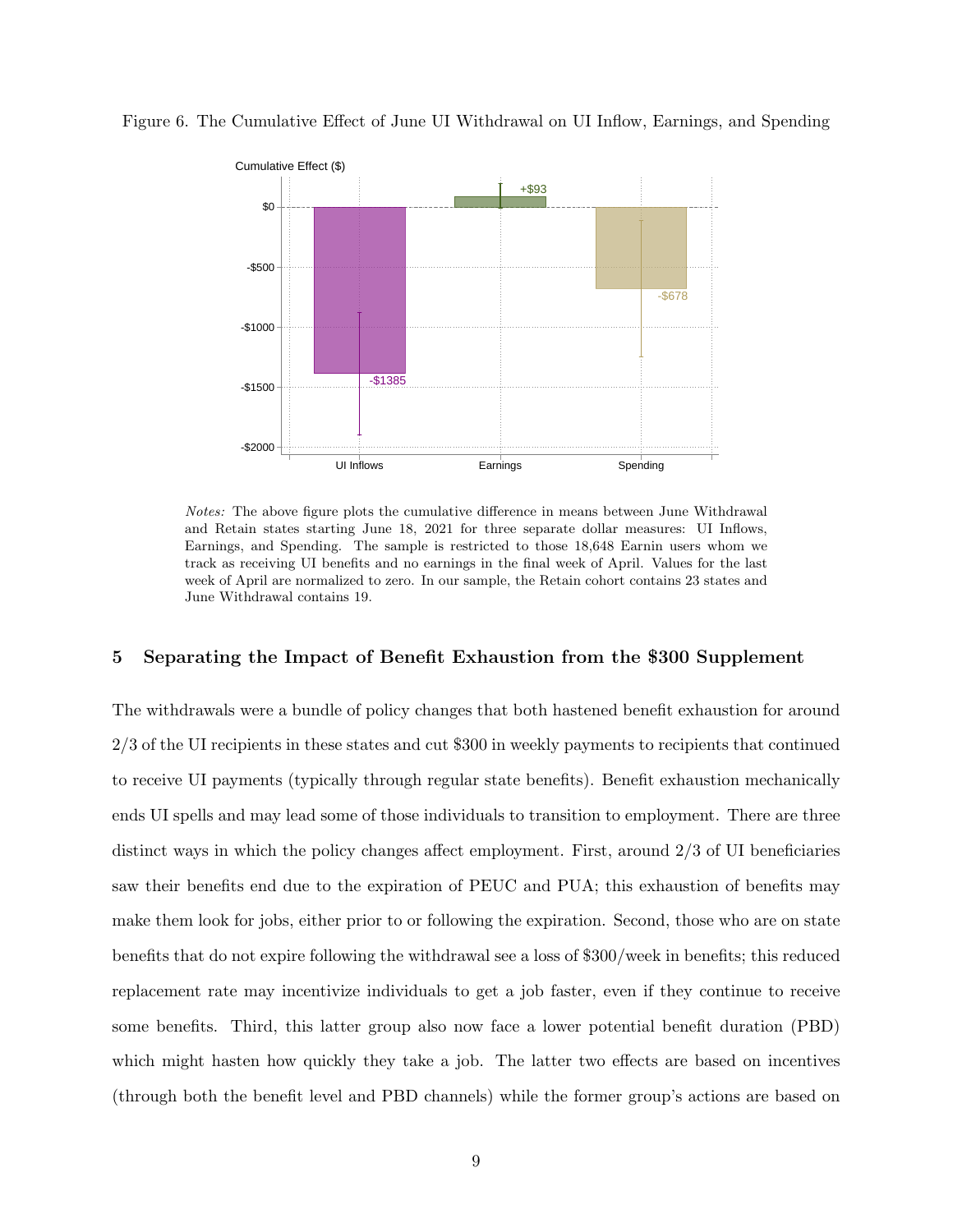the mechanical effect of benefit exhaustion.

To assess how much of the job creation was through the mechanical exhaustion channel, as opposed to the disincentive effect of a high replacement rate (or lower PBD), we separately consider individuals who lost their jobs in more recent months (which allow them to continue to receive regular state benefits with a high probability). Specifically, we divide our sample into those who began the end-of-April UI spell who lost their jobs (1) in February 2021 or earlier and (2) between March and April 2021. For example, those who began their UI spells in the first week of March would quality for regular state benefits at least through late August (in most states); these individuals would not be subject to a mechanical benefit exhaustion effect when benefits expired in June. Still, this group faces more than the loss of \$300, since the policy also reduces their PBD by ending PEUC. In this sense, we see the impact on this group as an upper bound for the impact of the loss of the \$300 supplement. To get a further sense of how the loss of the \$300 supplement may be affect job finding rates, we additionally consider a separate sample of individuals who lost their job in May. For this group, the expected date of benefit exhaustion is around November in both Withdrawal and Retain states (since the pandemic benefits are slated to expire at the federal level on September 6, 2021). Therefore, for this sample there are no differences in PBD or benefit exhaustion across the two groups of states, allowing a cleaner assessment of the impact of the \$300 supplement.

Because the baseline job finding probabilities for these groups in the Retain states are so different (0.205 for the February-and-prior group, 0.349 for the March-April group, and 0.498 for the May group), we calculate the percentage change in job finding rate from treatment (and not the percent point change). Specifically, we estimate

$$
\frac{\beta_{Aug6}}{Prob(Emploged_{Aug6}|Retain=1)}
$$

separately for each of these three groups.

As we show in Figure 7, job finding rates rose by 23 percent by August 6 for the group that had lost jobs prior to March 2021 and were subject to full benefit exhaustion. The effects from July 16 through August 6 are all distinguishable from zero. In contrast, the impact on the second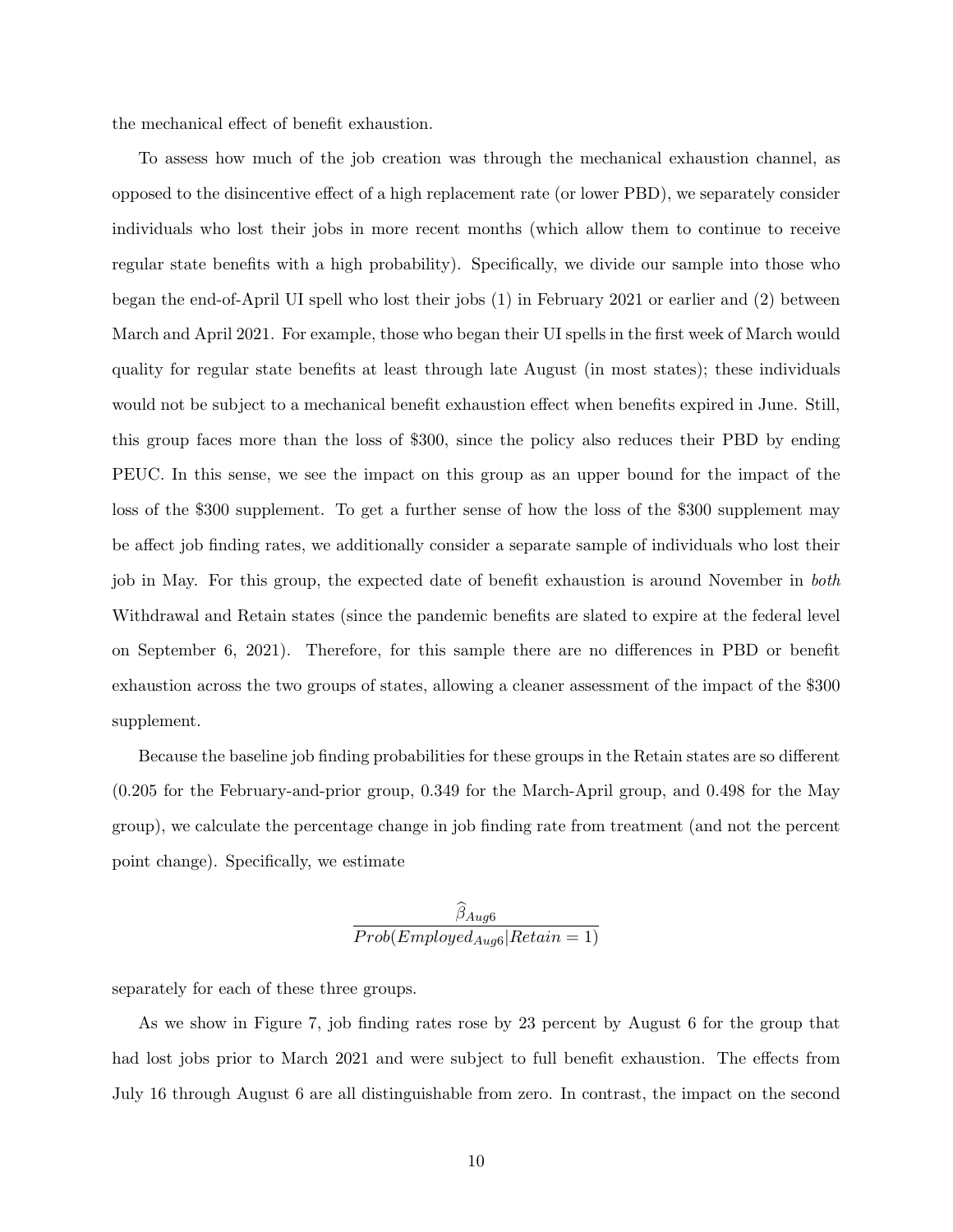group (those losing jobs in March or April) is only around a half of the size of the first. While the confidence interval in this group contains the point estimates in the first group (and vice versa), this provides some evidence that much of the impact was through the mechanical benefit exhaustion effect rather than the incentive effects of the \$300 supplement. The even lower estimate of job finding effect in the May group supports this explanation. The estimates for this supplementary sample are close to zero, not significant, and the associated confidence intervals do not include the point estimates from the February and earlier group. These findings suggest that the impact of removing the \$300/week supplement per se played a small role in explaining the job gains, which seem to have been driven largely by benefit exhaustion.

Figure 7. Percentage Change in the Job Finding Rate from June Withdrawal: Heterogeneity by the Month of Job Loss



Notes: The above figure plots the estimated treatment effect of withdrawing from federal UI benefits on employment as a percentage difference from our baseline, the employment rate in states that retained additional federal UI benefits. To do this, we divide our sample by month of job loss, requiring a job loss to be followed by UI receipt within eight weeks of a job loss. We first take a subsample of our End-of-April Unemployed sample and split it into two groups: those who lost their jobs in February 2021 or earlier and those who lost their jobs between March and April of 2021. For additional context, we supplement our primary sample with those who lost their jobs in May 2021, regardless of their end-of-April employment states. We present estimates for four weeks for each cohort; from left to right, these are the weeks ending July 16, July 23, July, 30, and August 6. The sample sizes for the February, March/April, and May groups are 9,459, 3,156, and 2,597 and the the baseline estimates are .205, .349, and .498, respectively.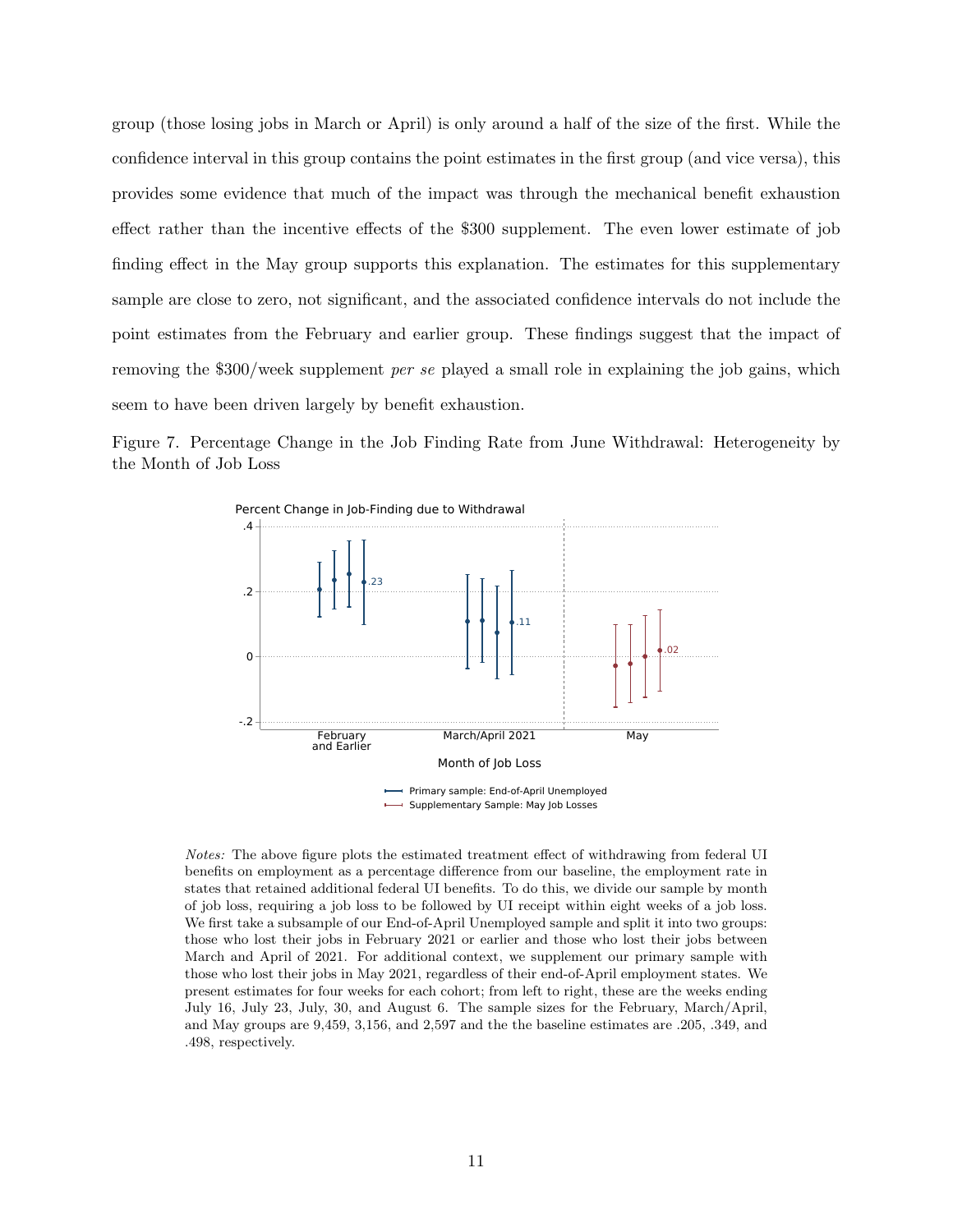# 6 Assessment of Pre-existing Trends using Placebo Policies

Our analysis is based on the assumption that once we adjust for the distribution of UI spell duration (as of end of April), the key outcomes for our sample of UI recipients (job finding rate, earnings at new jobs, spending) would have followed parallel trends in the absence of the policy changes. It is reassuring that outcomes for our re-weighted sample appear to follow similar path during January to April of 2021. However, especially for job finding, this look back does not settle the issue of pre-existing trends for two reasons. First, the re-weighting of our Retain sample by UI spell length tends to mechanically ensure that the share of individuals who were working in January will be broadly similar in the Retain and Withdrawal states. A second factor is that the look back is about transition out of employment into UI; however, the key outcome we are interested in is the transition out of UI into employment. To assess whether job finding rates were moving in parallel requires us to devise a different test.

We take a "placebo-in-time" approach, where we assign placebo announcement dates in every week in 2021 prior to the true announcement that is consistent with a "clean" 14 week postannouncement period (i.e., so that the "post" period does not contain the third week of June when the first cohort of states withdrew expanded benefits). Additionally, we require a 3-week period form the start of 2021 to assess whether someone had been working and/or were on UI. This allows us to use the weeks ending January 22 through March 12 as placebo announcement dates. For each of these 8 placebo-treatment dates, we re-do our analysis just as in the primary analysis, but pretending that the announcement and the subsequent implementation of the policies happened on this fictitious date. Then we look at the outcomes of the 14-week post-announcement period, also just as in our primary analysis. We plot the 8-, 10-, 12-, and 14- week placebo-treatment effects for four<sup>[1](#page-14-0)</sup> of our five key outcomes by date alongside the actual treatment effect for the true announcement date of first week of May. For the March 12 placebo, we omit the 14-week effect as this is the third week of June. If, for example, it were easier to find jobs in Retain states as compared to Withdrawal states in 2021, then—even absent any policy change—we would see a positive placebo-treatment effect on jobs. The same argument holds for other outcomes.

<span id="page-14-0"></span><sup>&</sup>lt;sup>1</sup>We omit the placebo plot for Share Receiving UI to save space, but it is available upon request. As the Sharing Receiving UI is a function of UI inflow levels, the placebo tests look similar.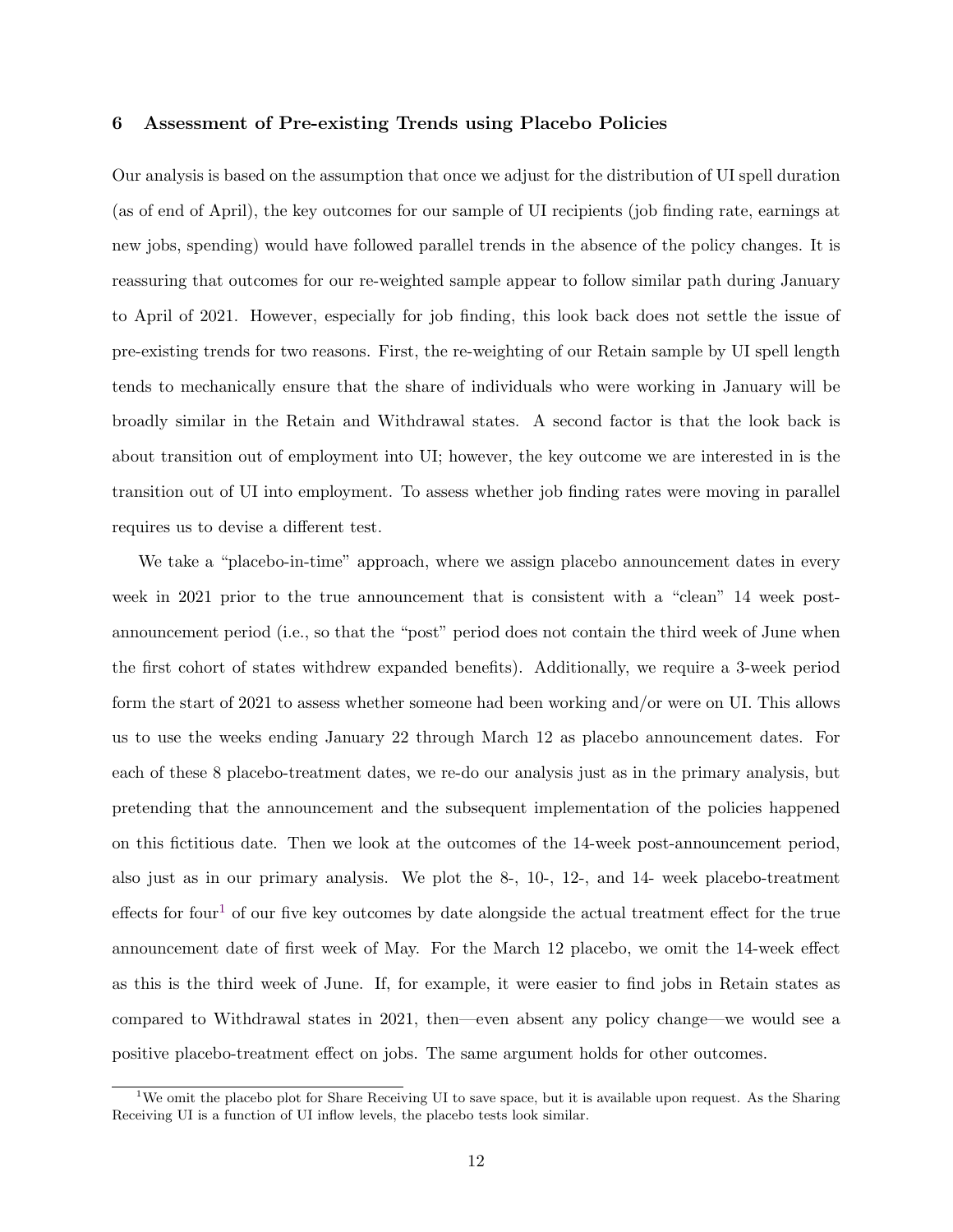The figure below shows the estimates for the four key outcomes (UI inflows, employment, earnings, and spending). We find that all of the 124 placebo-treatment effects are close to zero and not statistically significant, consistent with a lack of a pre-existing trends. For UI inflows, employment, and spending, the actual estimates are much larger in magnitude and statistically distinguishable from zero. For earnings, the the actual earnings estimate is still larger than the placebo-treatment effects, but only modestly so; moreover, the actual treatment effect is marginally statistically significant, consistent with a relatively small impact of the policy change on earnings.

Figure 8. Assessing Pre-existing Trends: Effects of Actual versus Placebo Treatments



Notes: The figures above present placebo estimates on the effect of federal benefit withdrawal on state share employed, share insured, average earnings, UI inflows, and spending in the 8th, 10th, 12th, and 14th weeks after placebo announcements in each week from January 22nd to March 12th and the actual week before the announcement, April 30. Placebo estimates with 95% confidence intervals are shown in yellow, and the true estimate with 95% confidence intervals are shown in blue.

In Appendix B, we provide additional placebo exercises for the cumulative estimates of benefit loss, earnings gains, and spending reductions, all of which also are consistent with lack of preexisting trends.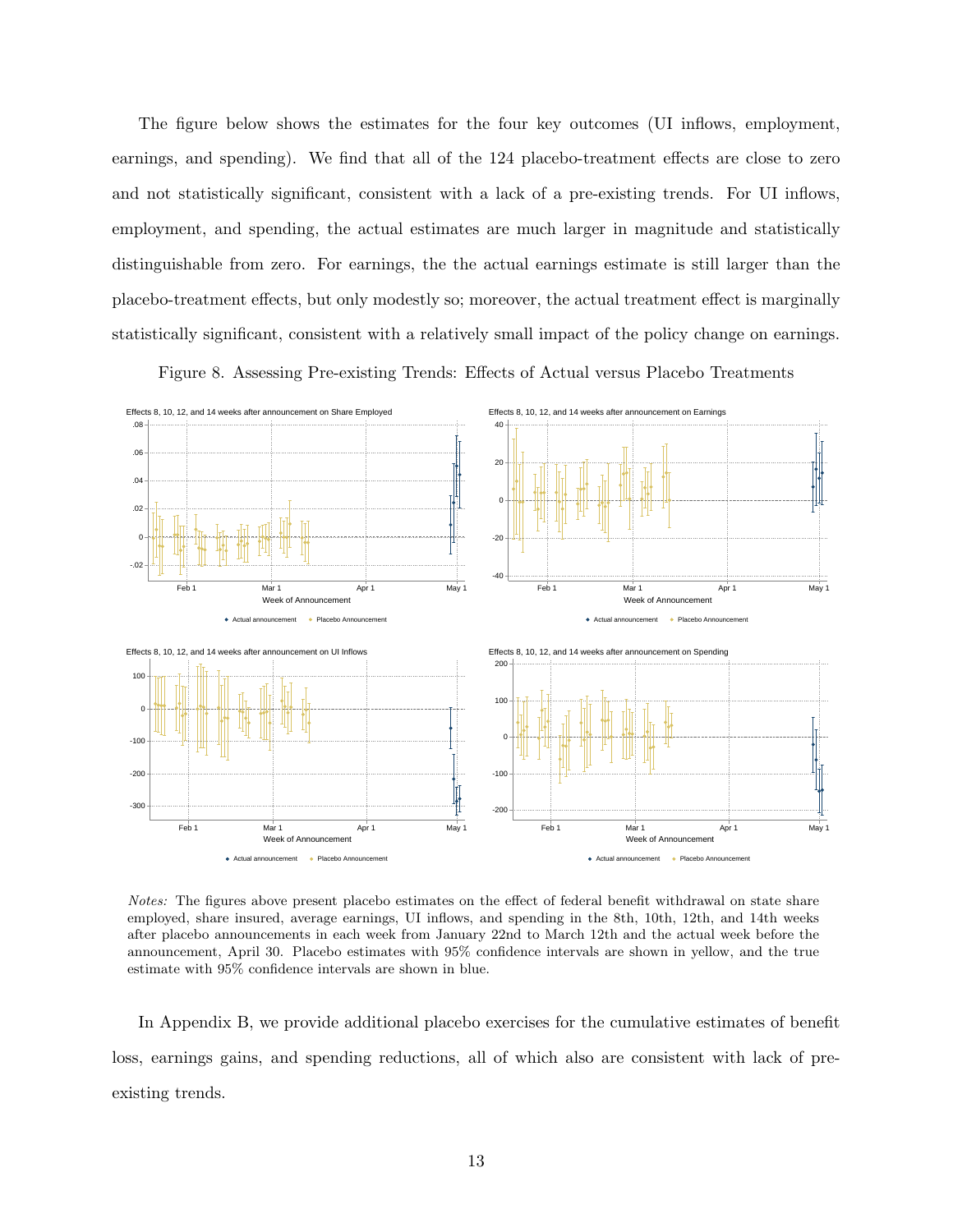# 7 Discussion

What do these estimates imply about the aggregate employment and spending impacts of early withdrawal policies? Note, there are several reasons why we might expect our estimates to overstate any such macro estimates. First, our sample is composed entirely of low-income and credit-constrained workers who are likely to respond more strongly to a loss of benefits than higher-income workers affected by the same policy. Second, our job finding estimates miss some of the "congestion" effect created by increased job search. This arises from the fact that people who lost their UI benefits are applying to the same job postings as others in the labor market, and some of those other people (e.g. teenagers) are now passed over for jobs they would have taken. Third, our estimates do not directly account for aggregate demand effects of lost spending. Reduced spending by people who lost pandemic unemployment benefits fell substantially, which will lower business revenue and affect job destruction and creation (outside of jobs in our cohort).

With those caveats and if the only impact of the policy change were through the labor supply of the previously unemployed, extrapolating from our job finding estimates (along with the 2.9 million individuals receiving UI in end of April) suggests an additional 35 thousand additional jobs were created in June and 135 thousand in July, but 25 thousand fewer (so far) in August. This implies that the unemployment rate in Withdrawal states would have been 4.8 percent in the absence of the change, as opposed to 4.5 percent in reality. Note, however, that since the federal pandemic unemployment insurance programs are slated to expire on September 6, 2021, these approximately 145 thousand additional jobs (adding June, July and August together) would have likely been created a few months later without the early withdrawal.

Because our sample tends to have lower income and have more limited access to credit than the general population, these policy changes may elicit larger behavioral responses when it comes to spending.<sup>[2](#page-16-0)</sup> If we do assume that other individuals losing UI behave similarly, we estimate that the early withdrawal translated to an approximately \$4 billion reduction in federal UI payments to the Withdrawal states aggregated over June through early August. This was offset by an increase of only \$270 million in earnings and accompanied by a fall in consumer spending of \$2 billion. This

<span id="page-16-0"></span><sup>&</sup>lt;sup>2</sup>Our estimated MPC of 0.52 is slightly larger than the estimate of 0.42 in [Ganong et al.](#page-29-1) [\(2021a\)](#page-29-1) for the \$300 supplement; however, the policy treatments we study are also different since ours involves benefit exhaustion.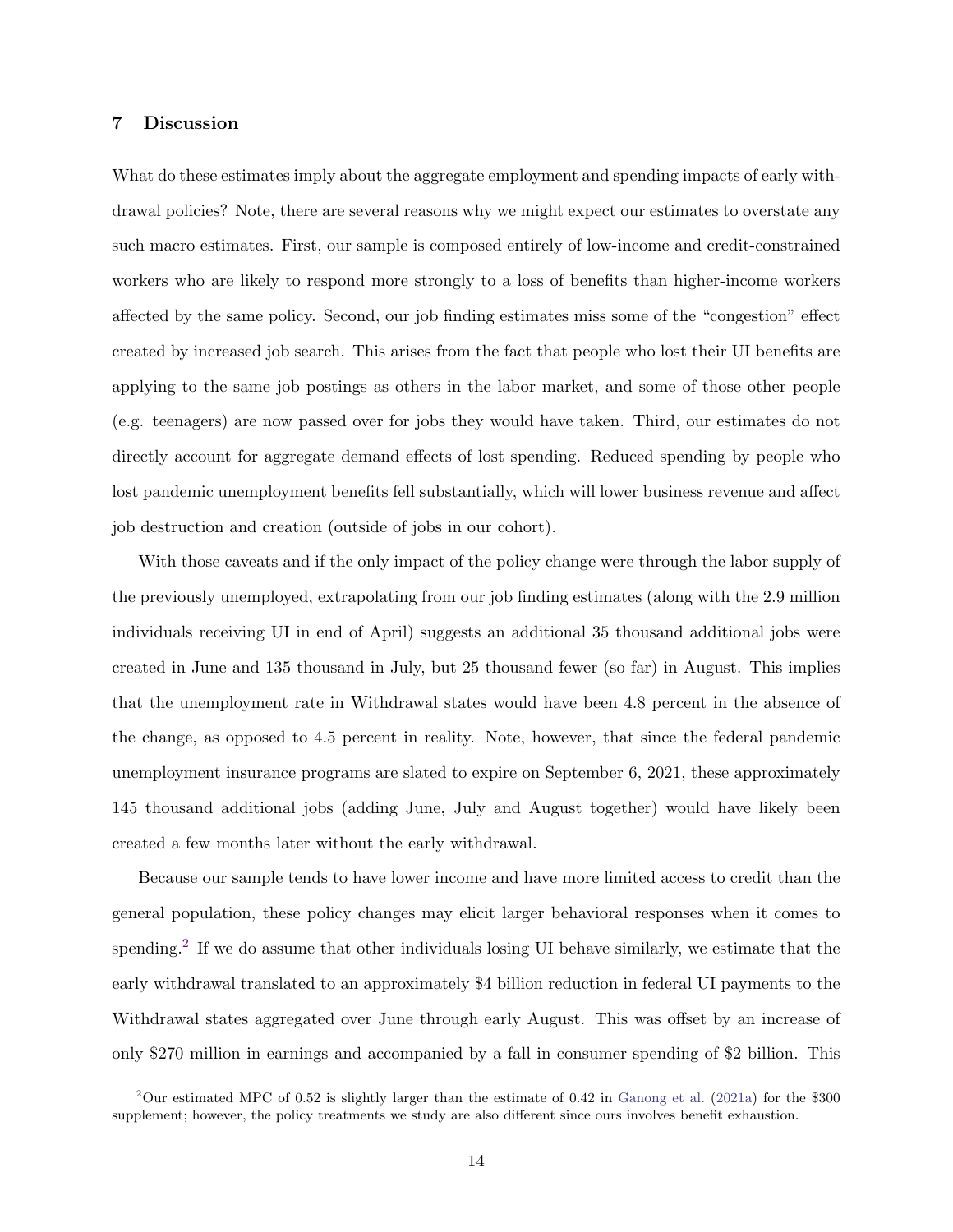reduction in spending may have had an adverse effect on employment through increased layoffs or reduced hiring of non-recipients that is not captured in our analysis.

What are the implications for the federal expiration on September 6? Extrapolating the effect of expiration to Remain states involves additional sources of uncertainty beyond the caveats noted above, as the labor market conditions may differ between these groups of states. For this reason, the calculations below are best thought of illustrative. There are currently 12 million continuing UI claims, the majority of whom are on PEUC and PUA which are set to expire. This compares to around 3 million claims in the case of June withdrawals. This means the impact may be roughly four times as large as from the June withdrawals. If we were to extrapolate from our estimates with all of the caveats above, it would suggest that the federal expiration would likely lead to an additional half a million new jobs spread over September and October, while most of the approximately 4 million recipients losing UI due to the expiration would take much longer to find jobs. As a result, we could see around \$8 billion in reduced spending during September and October. The spending losses are likely to continue further as additional workers take time to enter the workforce, although we are not able to assess those magnitudes based on the evidence in this paper. As before, the loss in spending may limit any macro job gains from the increase in labor supply.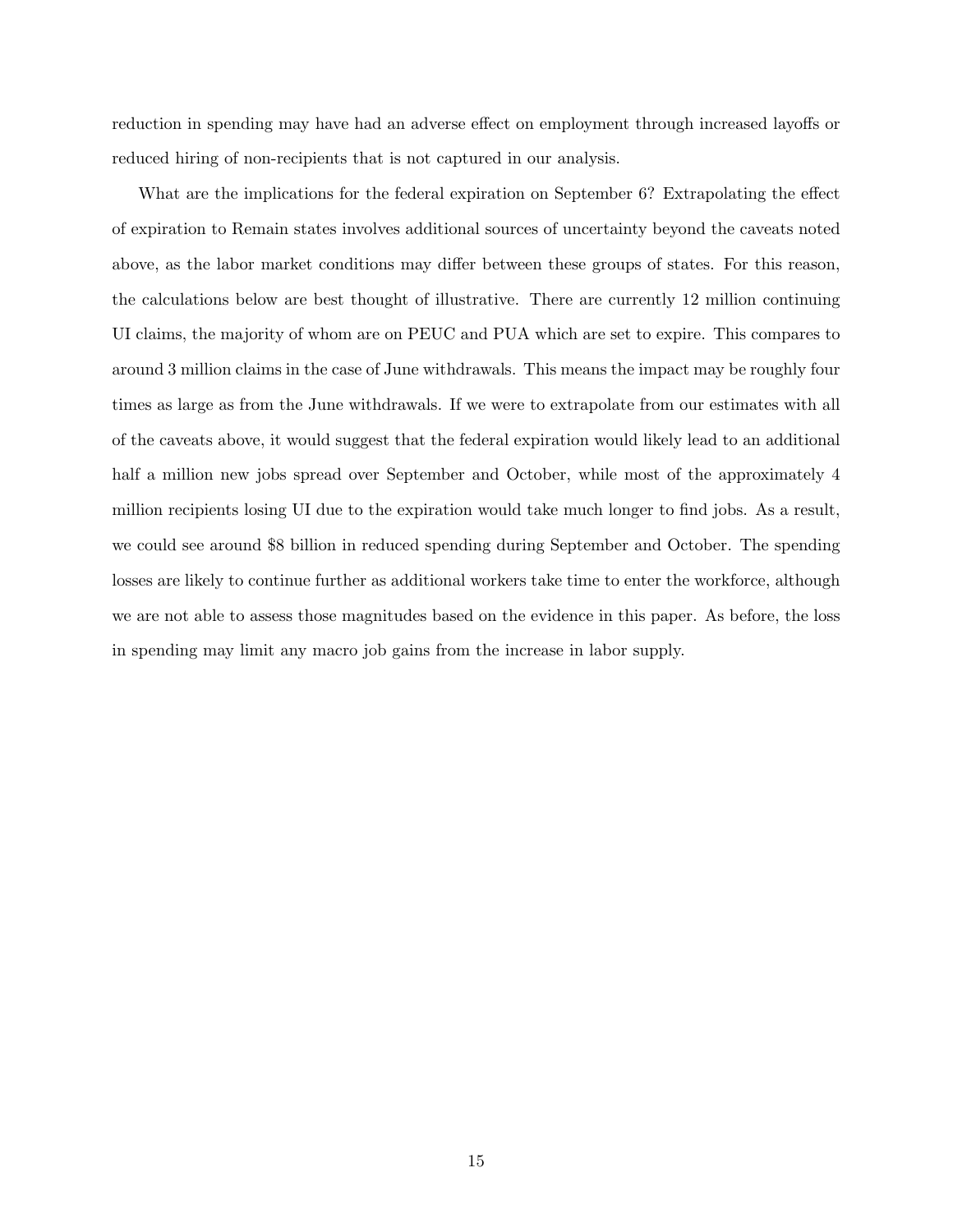# A Appendix: Data Construction

#### A.1 Datasets

The database of anonymized data we receive from Earnin includes separate datasets containing bank transactions, daily checking and savings account balances, transactions classified as earnings, and user information in the form of "tags". None of the data we receive contains personally identifying information, and all data is stored and processed on secure servers.

The user tags are weekly datasets at the level of de-identified individuals that contain both time-variant (earnings in the past 14 days, work ZIP code, etc.) and time-invariant (Earnin signup date, January 2020 earnings, etc.) variables for each Earnin user. The other datasets contain these tags in addition to their respective banking data.

The full transactions data cover January 1, 2020 to August 6, 2021 and include transactionspecific information on the amount of each transaction, a memo describing the source or destination of a transaction, and a categorization of the type of transaction from Plaid, a third party that connects users' bank accounts to Earnin's database.

The bank balance data also cover January 1, 2020 to August 6, 2021. Balance data include the number and total balance of checking, savings, and "other" bank accounts connected to Earnin.

The earnings transactions data is a subset of the transactions data covering the earnings inflows of each of the jobs reported to Earnin by the user, from January 1, 2020 to August 6, 2021. These data include the date of payment, posted date of the transaction, the amount of earnings, and whether those earnings are from unemployment benefits. These data are a direct subset of the transaction data conditional on the memo satisfying a regex search, summed to the user-job-week level.

#### A.2 Creating Proxy User IDs Using Tags

While the datasets we receive do not contain user identifiers, each dataset does contain Earnin's "tags" that allow us to categorize users across datasets. We use these tags to construct panels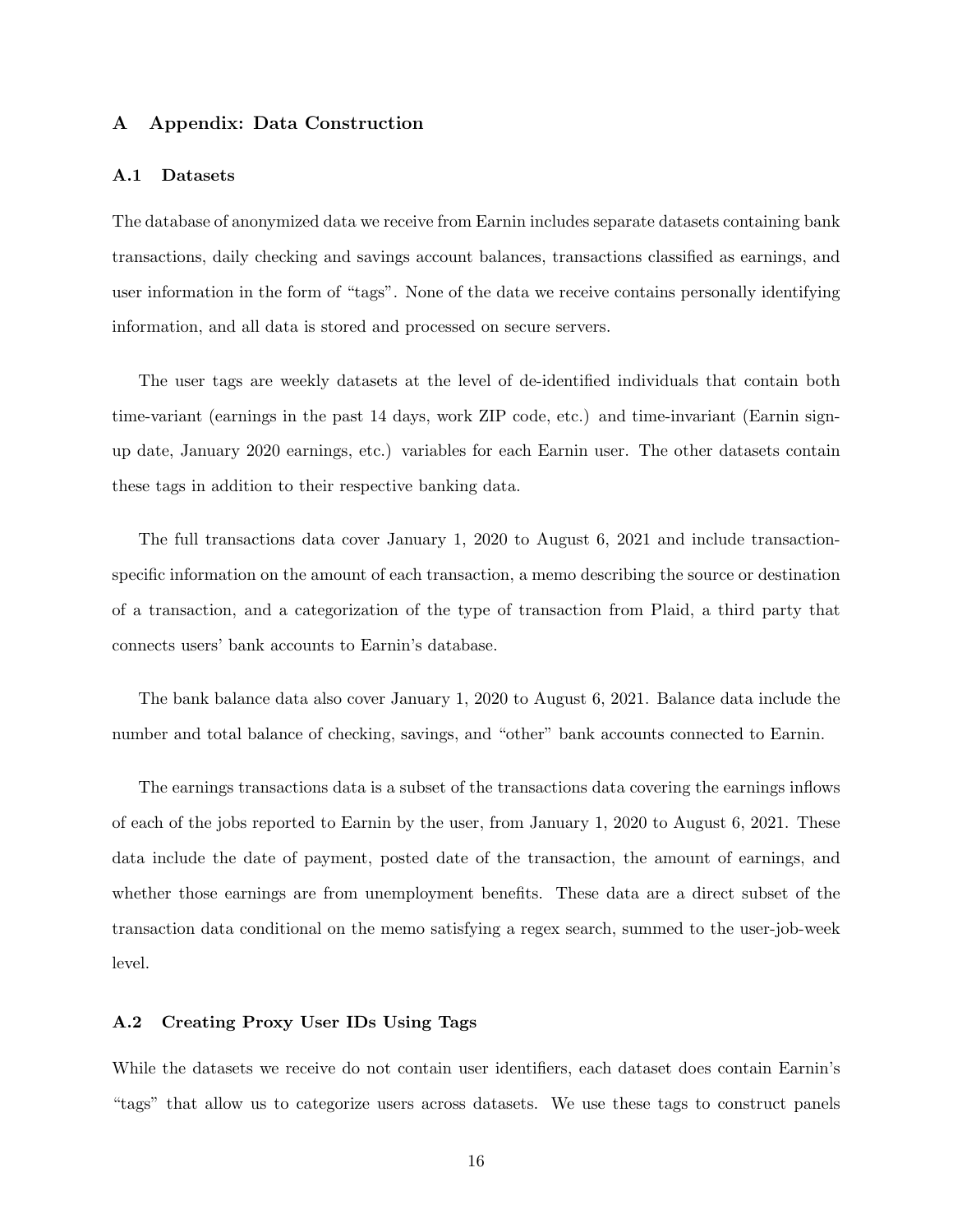based on the sign-up date, gender estimated by first name, and confidence in that estimate—which are included in each dataset. Using these tags, we construct "proxy IDs" and measure the panel outcomes for each proxy ID in each dataset. For simplicity, we sometimes refer to each proxy ID as a "user" or an "individual".

#### A.3 ZIP Codes

We create a single ZIP code variable for each proxy ID in order to assign a state. This ZIP code variable is equal to the job ZIP code unless missing, in which case it equals the "pip ZIP code", which is the ZIP reported most frequently to the Earnin app. We default to the job ZIP code first because unemployment benefits are associated with the state of employment instead of residence.

#### A.4 Defining Panel, Sample Restrictions

# A.4.1 Transaction Coverage

We require that each individual in our sample have transaction data coverage leading up to and following relevant dates for our analyses. We begin with a sample of Earnin users with transactions spanning January 1, 2021 through August 6, 2021, the focus of our main analysis. We refine this sample further based on transaction memos, state, and earnings tracking.

# A.4.2 Uninformative Transaction Memos

For each proxy ID, we count the number of memos that do not offer information about the transaction, which are 'CREDIT or' 'DEBIT' or memos that are entirely missing. We remove users who have any these types of memos, as it is rare to have only a few of these uninformative memos.

#### A.4.3 State

There are six states for which our coverage of UI receipt is considerably lower than in other states due to a lack of direct deposit UI disbursement. These states are California, Maryland, Nevada, Arizona, Oklahoma, and Mississippi and are colored in red in the following figures. While it appears that some of those states have measures of UI receipt that match Department of Labor estimates in Figure 9, we attribute this to the fact that these states had low unemployment rates to benchmark.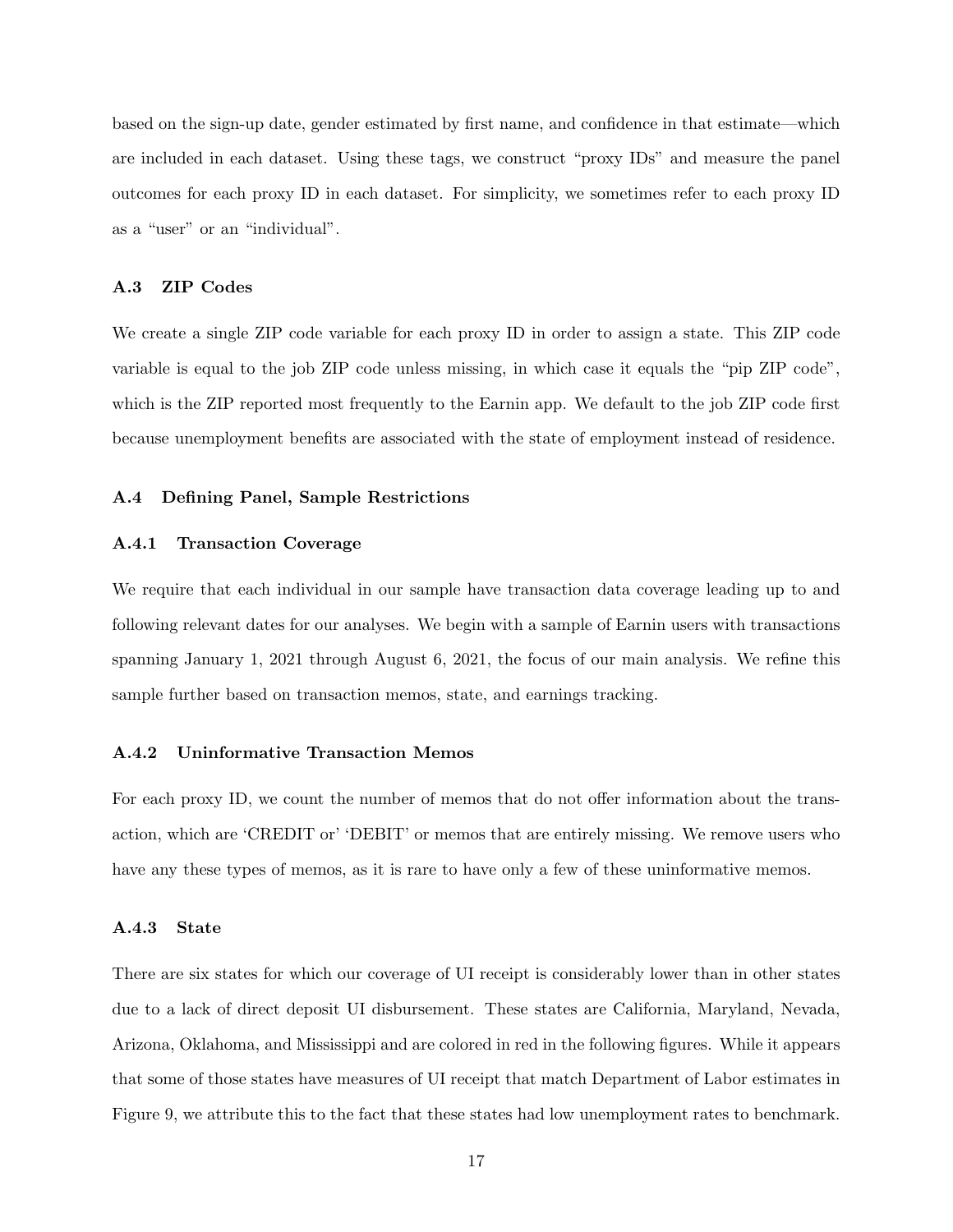

#### Figure 9. Insured Unemployment Rate Comparison

Notes: The figure above compares the insured unemployment rate from Earnin with the same from the Department of Labor for April 30, 2021, defined as the fraction of the labor force unemployed and receiving unemployment benefits. The states colored in red are those that we exclude from our analyses due to an inability to track unemployment benefits via direct deposit. These estimates are based on the Earnin users from all states with transactions from January 2020 through August 6, 2021.

Figure 10 allows us to leverage our 2020 survey in which we asked respondents to report the amount of benefits they received in July of 2020. In this figure, the lack of coverage of UI receipt is clear, with those six states having over 70% false negative UI receipt tracking, defined as the fraction of users who report receiving UI in our survey who we do not track through Earnin's administrative data. We remove those states from this analysis.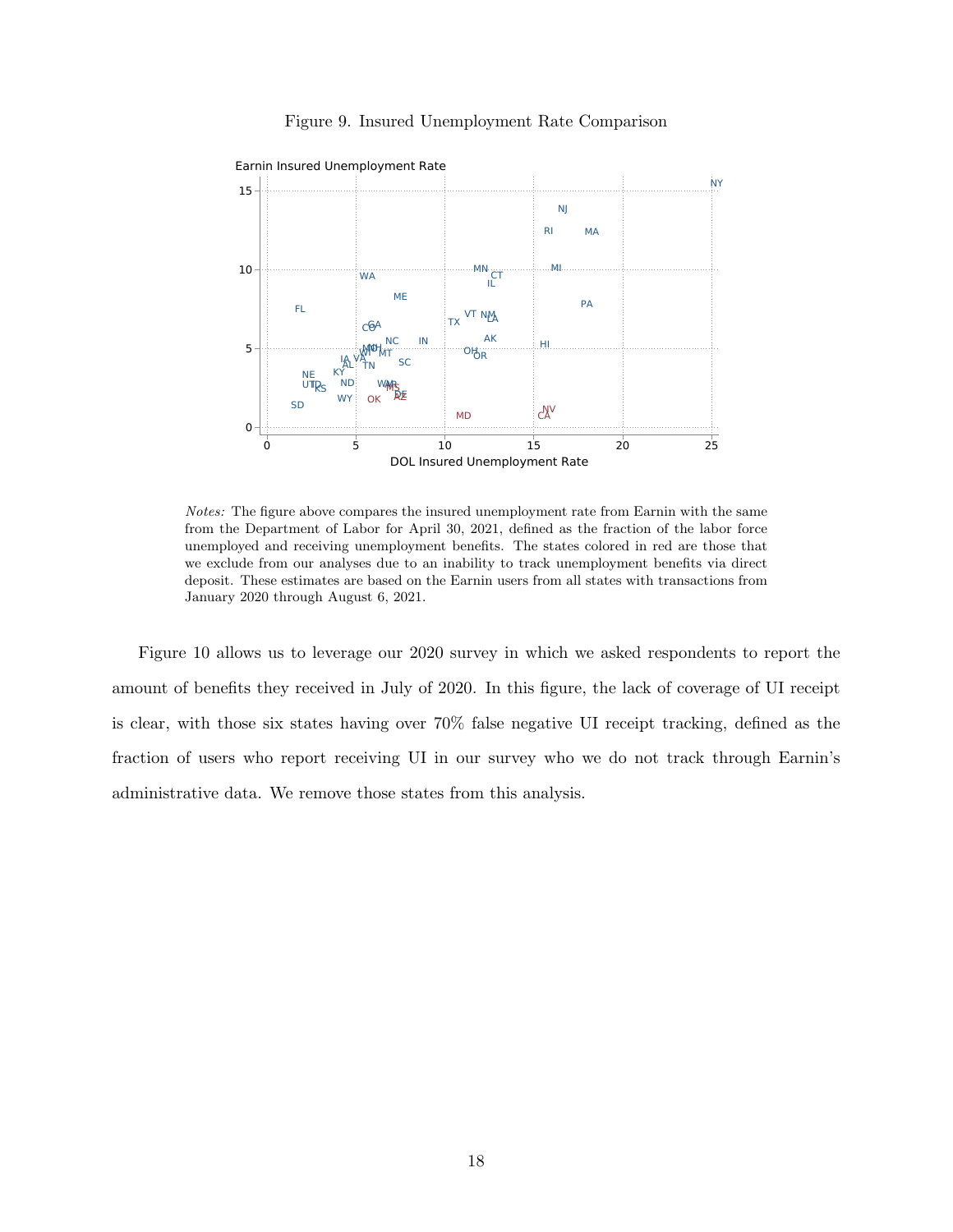#### Figure 10. UI False Negative UI Rate



Fraction of Users Reporting UI We Don't Track

Notes: The figure above compares the false negative rate of our Earnin UI tracking in July 2020 with the Department of Labor estimate of unemployment rate in July of 2020. We define a false negative as a user reporting receiving UI in our survey and us not tracking UI in their transactions. To create a rate, we divide this number by the total number of users reporting receiving UI in July 2020 in our survey in that state. The states colored in red are those that we exclude from our analyses due to an inability to track unemployment benefits via direct deposit. Because we use our survey results here to get a rate of false positives, we use a less-restricted sample of 4,497 Earnin users with transactions from January 2020 through August 6, 2021 and who reported receiving benefits in July 2020 in our survey to estimate the false negative rate.

We also exclude from this analysis users from states who withdrew from additional federal unemployment benefits in July and August. These states are Arizona, Louisiana, Maryland, and Tennessee; additionally we drop users from Indiana, since that state withdrew from additional federal unemployment benefits in June but subsequently restarted those benefits in July due to a court order.

The product of applying these restrictions is a sample of 401,812 proxy IDs from states with welltracked UI payments, who have no uninformative transaction memos, and who have transactions from January 1, 2021 through July 23, 2021.

#### A.5 Identifying UI Payments

We identify those UI payments that are paid through direct deposit based on their memos. Earnin maintains a list of transaction memos that indicate that an inflow is a UI payment, and we supple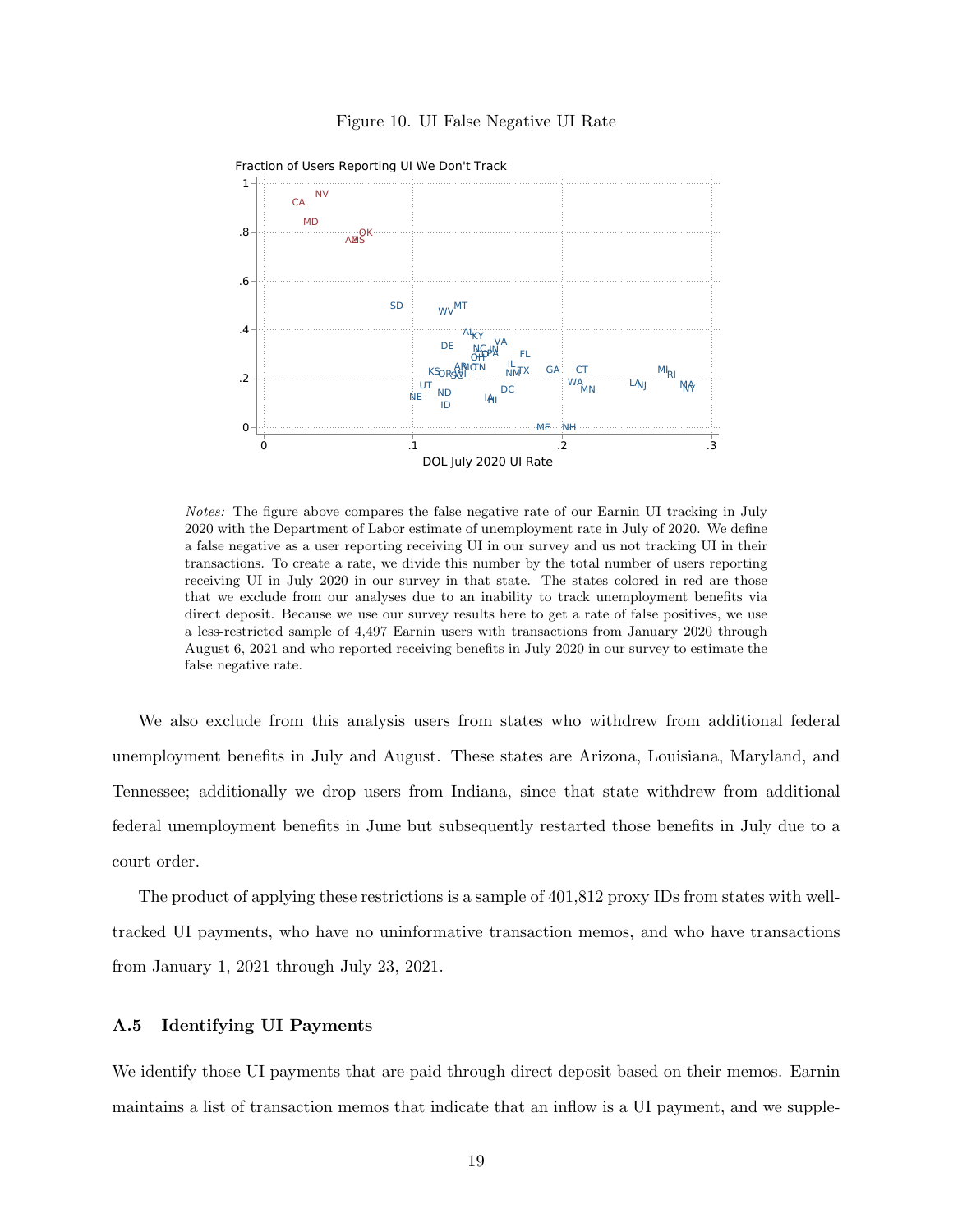ment this list with other memos that we identify as attached to UI payments.

We define an individual as a UI recipient in week t if they received any UI benefits in weeks  $t$ through  $t + 2$ .

The figure below shows the number of UI spell starts and ends by week between January 2020 and August 2021 for a sample of users with transactions throughout this period. These patterns of starts and ends are similar to what is shown in [Ganong et al.](#page-29-1) [\(2021a\)](#page-29-1).



Figure 11. Employment Rate Trend

Notes: The above figure plots the number of UI spell starts and ends by week for our Earnin sample through 2020 to 2021. These estimates are based on the Earnin users from our analysis states from the week ending January 24, 2020 through August 6, 2021.

#### A.6 Categorizing Consumption

We categorize consumption using transaction categories added by the data processor, Plaid. Plaid uses over 500 categories to describe transactions, so we create a crosswalk between these categories and 19 broader categories that allow us to compare our spending estimates to the Consumer Expenditure Survey and recent work from [Ganong and Noel](#page-29-0) [\(2019\)](#page-29-0).

First, we correct for variation in Plaid categorization over time; to do so, we first remove any non-alphabetic characters from transaction memos. Then, we use our 2020 transactions data for those users who filled out our survey to create a modal category for each cleaned memo. We replace the Plaid categorization with this modal categorization.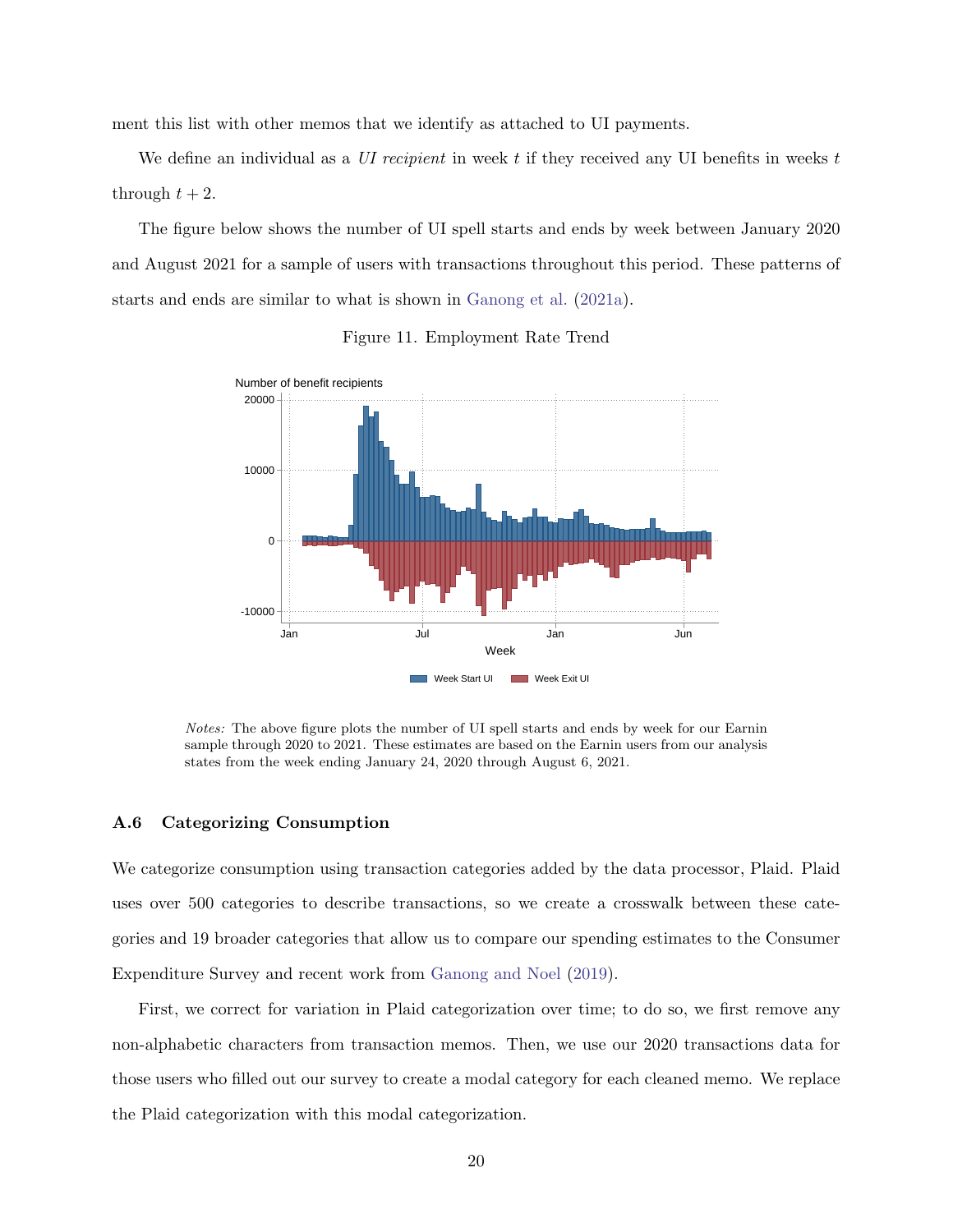Then, we merge these stable Plaid categories with our crosswalk to 19 broader consumption categories, further grouped into strict nondurable, other nondurable, and durable consumption based on the categorization developed by [Lusardi](#page-29-2) [\(1996\)](#page-29-2) and used by [Ganong and Noel](#page-29-0) [\(2019\)](#page-29-0). We also observe other transfers from bank accounts in this data, including internal and external transfers, checks, credit card payments, mortgage and rent payments, and other bill payments, and we exclude these categories from our measure of total consumption. These other transfers make up a sizeable fraction of outflow transactions (between 30% and 40% of all outflows), a fraction in line with prior work from [Ganong and Noel](#page-29-0) [\(2019\)](#page-29-0).

Consumption at some vendors includes different consumption categories, spanning durables and nondurables. For example, purchases at a discount store can include items in groceries or home improvement. To account for this, we use weights developed in [Ganong and Noel](#page-29-0) [\(2019\)](#page-29-0) to reallocate spending amounts from Department Stores (80% to other retail, 10% to home improvement, 10% to professional and personal services); Drug Stores (30% to drug stores, 40% to professional and personal services, 30% to other retail); Discount Stores (50% to groceries, 10% to drug stores, 15% to home improvement, 10% to entertainment, 15% to other retail); Grocery Stores (75% to groceries, 25% to other retail); and Wholesale Stores (60% to groceries, 5% to medical copayment, 15% to other retail, 10% to professional and personal services, 10% to home improvement).

Finally, we aggregate these categories into strict nondurable, other nondurable, and durable consumption. Strict nondurables include flights, food away from home, transportation, professional and personal services, groceries, telecom, and utilities; other nondurables include department stores, other retail, online, drug stores, discount stores, and medical copayments; durables include hotels and rental cars, entertainment, retail durables, home improvement, auto repair, insurance, and miscellaneous durables.

#### A.7 Identifying Earnings

In order to identify transactions as earnings, we leverage multiple aspects of the transactions and observed earnings data. We start by cleaning transaction memos to remove any non-alphabetic characters. This helps make it possible to sum amounts from multiple transactions from the same source, even where memos include dates of payment.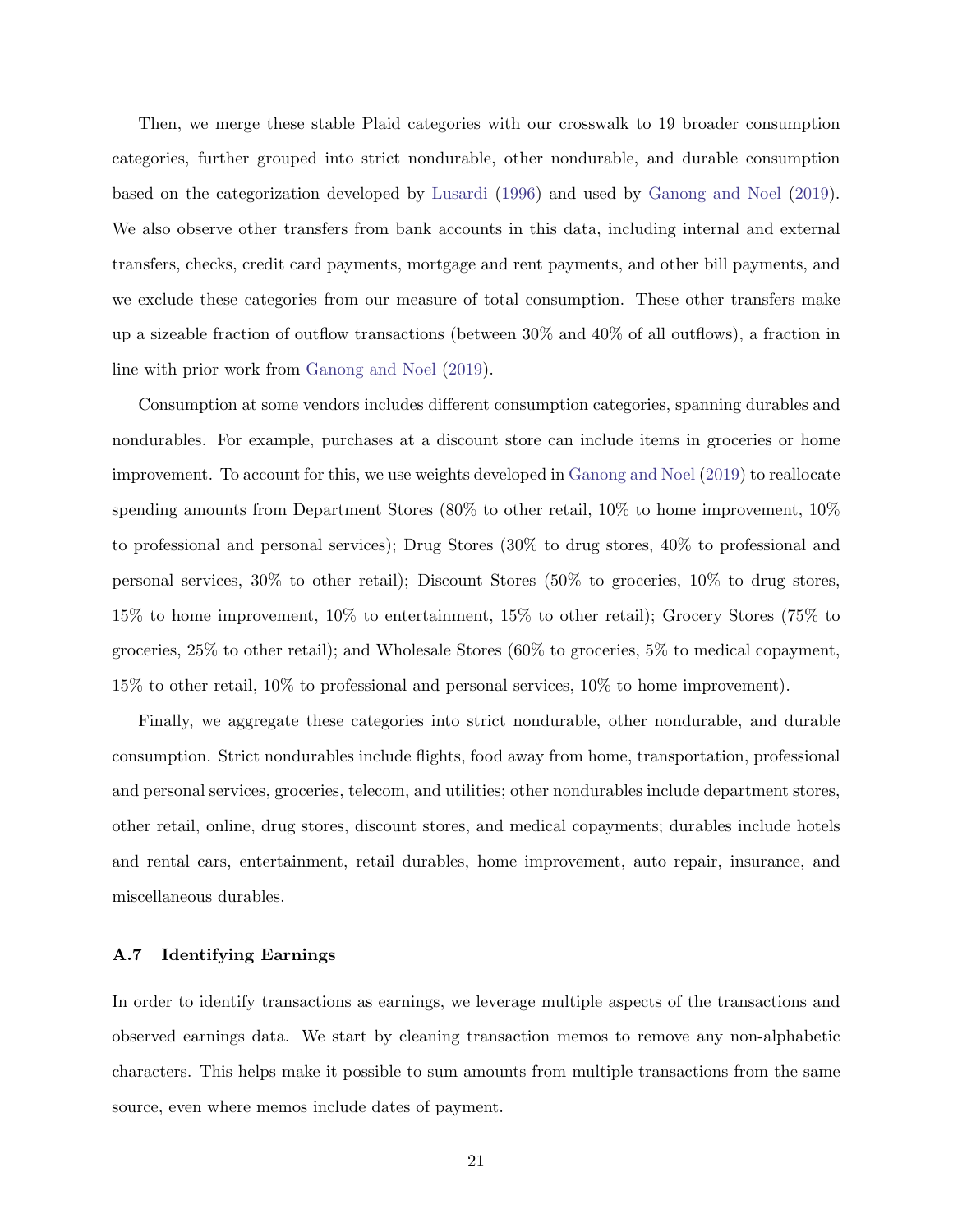First, we compare transaction amounts to Earnin's observed earnings database. Earnin's observed earnings database includes three earnings variables per week for each proxy ID, representing different sources of earnings. If a user has only one earning, the two remaining variables are missing. If we match a transaction to the amount of one of these three observed earnings from Earnin in a week, we consider those matched transactions to be earnings. If no match to a single transaction exists, we consider matches between observed earnings and the sum of transactions in a week with the same memo to be earnings. For a user with a matched memo, we also consider any other instance of that transaction memo to be earnings. We then track memos over the entirety of the database and consider a given memo to be earnings if it is tracked as earnings more than 5 times globally and is tracked as earnings over 90% of the time it appears.

Second, we perform straightforward searches of transaction memos; we flag any transaction with a memo containing the phrases "PAYROLL," "ACHPAY," "PAYRL," or "SALARY" as earnings.

Finally, we use Plaid's categorization transactions as Payroll or Income. Upon inspection, we find Plaid's categorization of Earnings and Income to be susceptible to false positives. To account for this, we require the memo to occur in more than two unique weeks and with a modal frequency once every one or two weeks and not be identified as unemployment benefits and either include the phrase "DIRECT DEPOSIT" (or derivates) or have a median weekly amount between \$50 and \$5,000.

After the above earnings identification process, 12,986 proxy IDs have more than five earnings in at least one week of the panel. We omit these proxy IDs from our analysis sample.

We define someone as *employed* in week t if they received any earnings in weeks  $t - 2$  through t.

Figure 11 shows the employment rate of our Earnin sample from January 2020 through July 2021. The dips reflect those users that have monthly earnings, again making up less than 5 percent of our sample. Even with these dips, we can see that earnings are tracked well for users both in Withdraw and Retain states.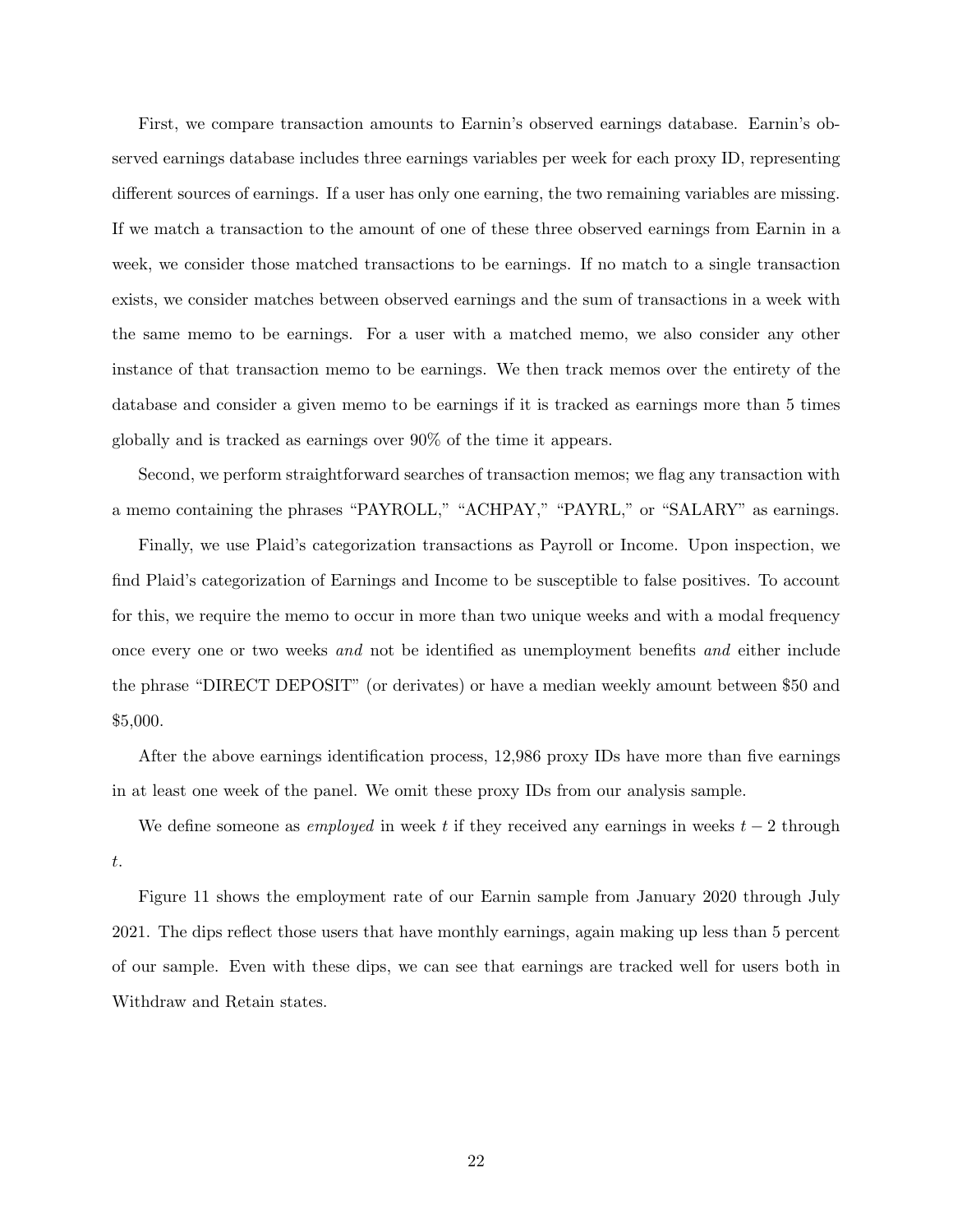



Notes: The above figure plots the rate of employment for our Earnin sample through 2020 and 2021. These estimates are based on the Earnin users from our analysis states with transactions from January 2020 through August 6, 2021.

# A.8 Final Sample for Analysis of June UI Withdrawals

We additionally compare the characteristics of our unemployed population to those in the Current Population Survey. Specifically, we compare the pre-pandemic earnings distribution of those who were unemployed in January and February of 2021; as expected, our Earnin sample has lower earnings than the estimates from the CPS. Furthermore, our insured unemployment rate estimates track those from the Department of Labor from the beginning of 2020 through July 2021.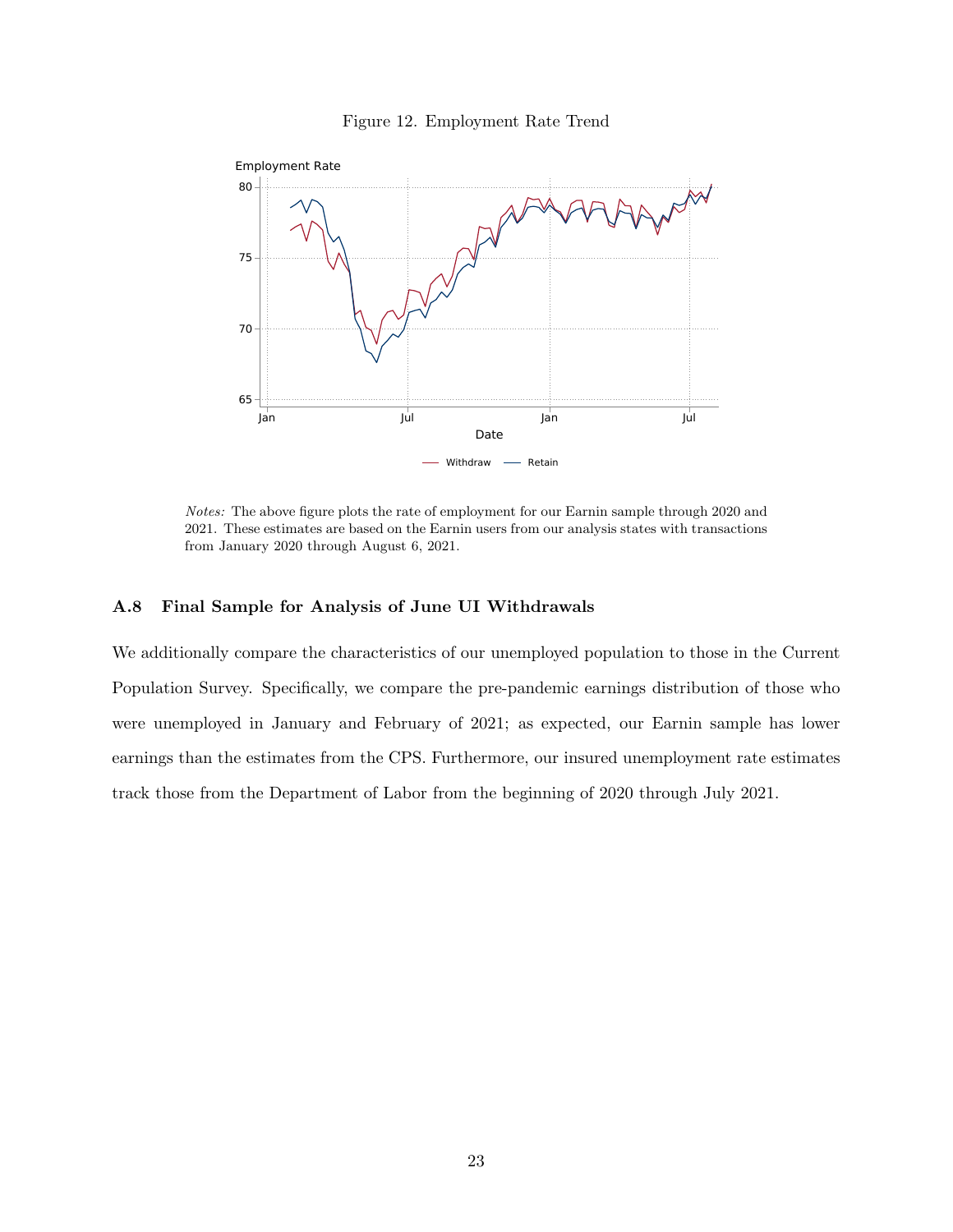

Figure 13. Earnings Distributions

Notes: The above figure compares distributions of the average weekly earnings in January and February of 2020 for those who were unemployed in January and February of 2021 between Earnin users with transactions from January 2020 through August 6, 2021 and estimates from the CPS.





Notes: The above lines plot the insured unemployment rates for states that retained additional federal benefits and those that withdrew them in June of 2021 for our Earnin sample and estimates from the Department of Labor. These estimates are based on the Earnin users from our analysis states with transactions from January 2020 through August 6, 2021.

We also compare the demographic characteristics of our August 2020 sample of unemployed to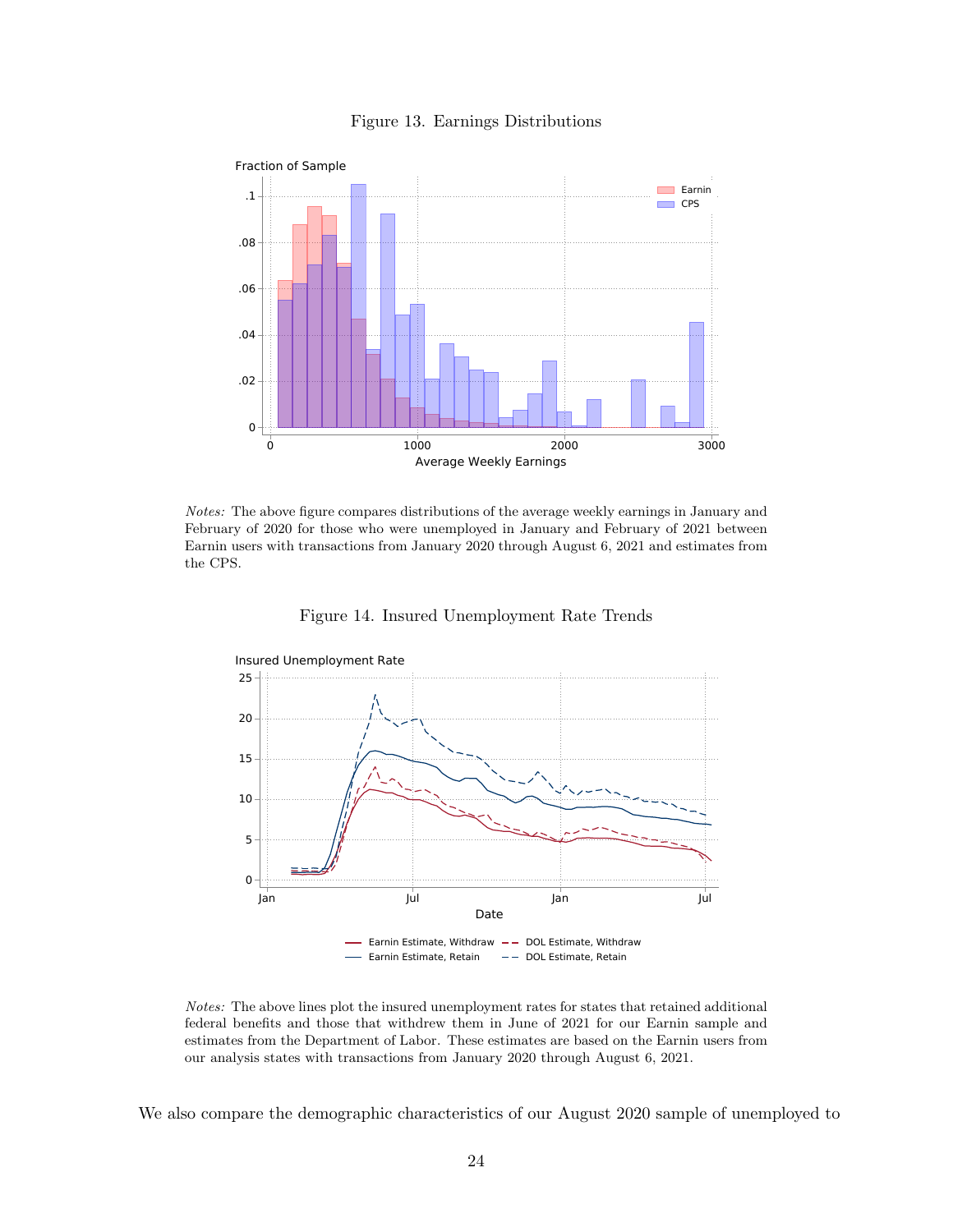those in the CPS. As described, the Earnin sample of those employed or receiving UI benefits in August of 2020 is younger, more female, less likely to have received a college degree, and less white than the CPS estimates of the labor force.

|                                 | <b>CPS</b> | Earnin |
|---------------------------------|------------|--------|
| Age                             | 42.181     | 33.464 |
| Female                          | 0.469      | 0.666  |
| College degree                  | 0.506      | 0.200  |
| Race: White                     | 0.765      | 0.609  |
| Race: Black                     | 0.138      | 0.336  |
| Race: Asian or Pacific Islander | 0.068      | 0.042  |
| Spanish, Hisp. or Latino        | 0.191      | 0.202  |

Table 1. Demographic Summary Statistics

Notes: The sample for the above table includes CPS full labor force estimates and estimates for 11,402 Earnin users who completed the survey and were either employed or receiving UI benefits in August of 2020 and had transactions from January 2020 through July 2021.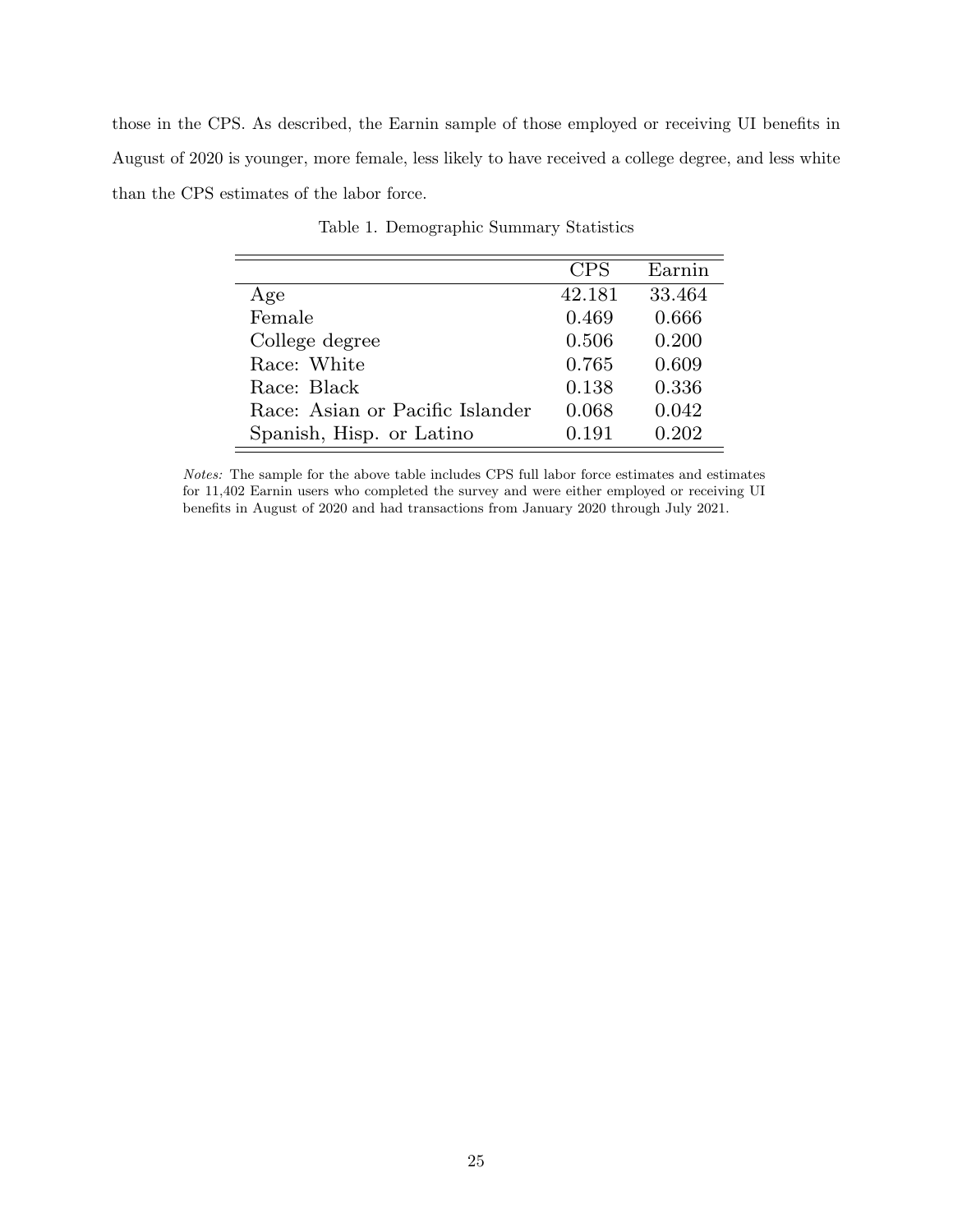# B Appendix: Additional Results

The following figure presents the placebo estimates for the cumulative effects of federal benefit withdrawal from June 18th to August 6th. These placebo effects were calculated in the same manner as our main placebo estimates, here using the cumulative effect as our outcome. The placebo estimates are also similar to those prior estimates, with UI inflows ans spending having significant true estimates and nonsignificant placebo estimates as well as all placebo estimates being statistically indistinguishable from zero. The cumulative effect on earnings is close to its placebo estimates, pointing again to a diminshed effect of ending pandemic UI on average earnings.



Figure 15. Placebo Sum

Notes: The figures above present placebo estimates on the cumulative effect of federal benefit withdrawal on state share employed and average earnings, UI inflows, and spending from six to 14 weeks after placebo announcements in each week from January 22nd to March 5th and the week before the actual announcement, April 30th. Placebo estimates with 95% confidence intervals are shown in yellow, and the true estimate with 95% confidence intervals are shown in blue.